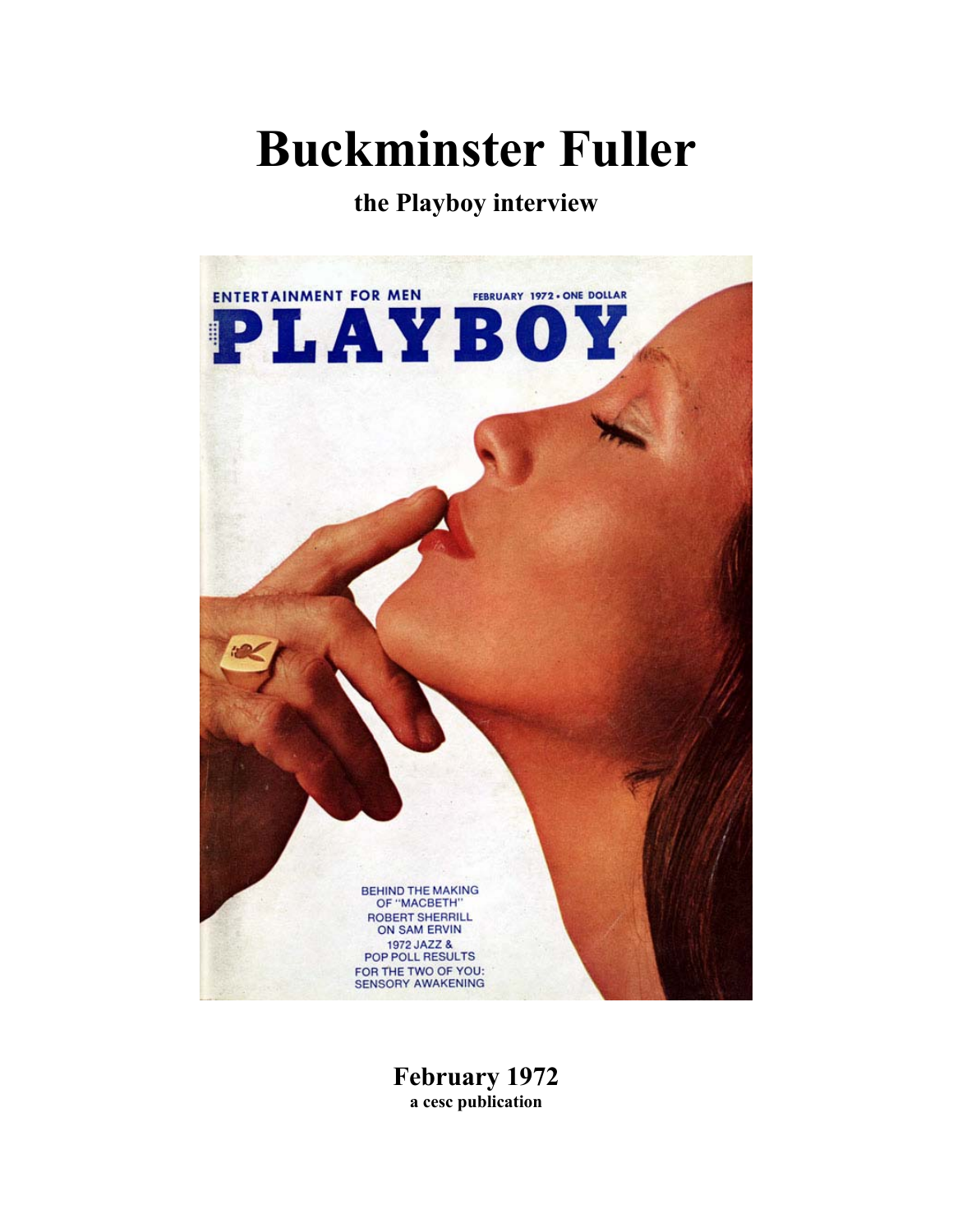vol. 19, no. 2-february, 1972



#### CONTENTS FOR THE MEN'S ENTERTAINMENT MAGAZINE

|                          | <b>MOVIES</b>                                                             | 30 |
|--------------------------|---------------------------------------------------------------------------|----|
|                          |                                                                           | 36 |
| You Bet                  | P. 84                                                                     | 38 |
|                          |                                                                           |    |
|                          |                                                                           |    |
|                          |                                                                           |    |
|                          | PLAYBOY INTERVIEW: R. BUCKMINSTER FULLER-candid conversation 59           |    |
|                          |                                                                           |    |
|                          |                                                                           |    |
|                          |                                                                           |    |
| <b>Angel Tompkins</b>    | P. 87                                                                     | 87 |
|                          | "INCREDIBLE, MR. ROLLS!"                                                  |    |
|                          |                                                                           |    |
|                          | MUSIC FOR FOUR EARS AND OTHER SOUND IDEAS-modern living 95                |    |
|                          |                                                                           |    |
|                          |                                                                           |    |
|                          |                                                                           |    |
|                          |                                                                           |    |
| <b>Super Skivvies!</b>   | P. 123                                                                    |    |
|                          |                                                                           |    |
|                          |                                                                           |    |
|                          | <b>BIG BROTHER WATCHING YOU?</b>                                          |    |
|                          |                                                                           |    |
|                          |                                                                           |    |
|                          |                                                                           |    |
|                          |                                                                           |    |
| <b>Sensory Awakening</b> | P. 139<br>WHO ARE WE?--pictorial essay BERNARD GUNTHER and PAUL FUSCO 139 |    |
|                          |                                                                           |    |
|                          |                                                                           |    |
|                          |                                                                           |    |
|                          |                                                                           |    |
|                          |                                                                           |    |
|                          |                                                                           |    |
| Poll Watching            | P. 151                                                                    |    |
|                          |                                                                           |    |

GENERAL OPFICES: PLAYBOY BUILDING, 919 NORTH NICHIGAN AVE.. CHICAGO, ILLINOIS GOSI1. RETURR POSTAGE NUST ACCOMPANY ALL MANUSCRIPTS, DRAWINGS AND PHOTOGRAPHS SUBATTED OF THEY ARE TO BE RETURRED AND NO RESPONSIBILITY CAN BE

F. TIME STANCET TRETCK, F. TIGITIS, ACEAS VRBA, F. TSUTS. RESULTATION OF PLAYBOY, IN NATIONAL AND REGIONAL EDITIONS. PLAYBOY BUILDING, 919 NORTH MICHIGAN<br>PLAYBOY, FEBRUARY, 1972, VOLUME 19, NUNBER 2. PUBLISHED NORTHLY BY P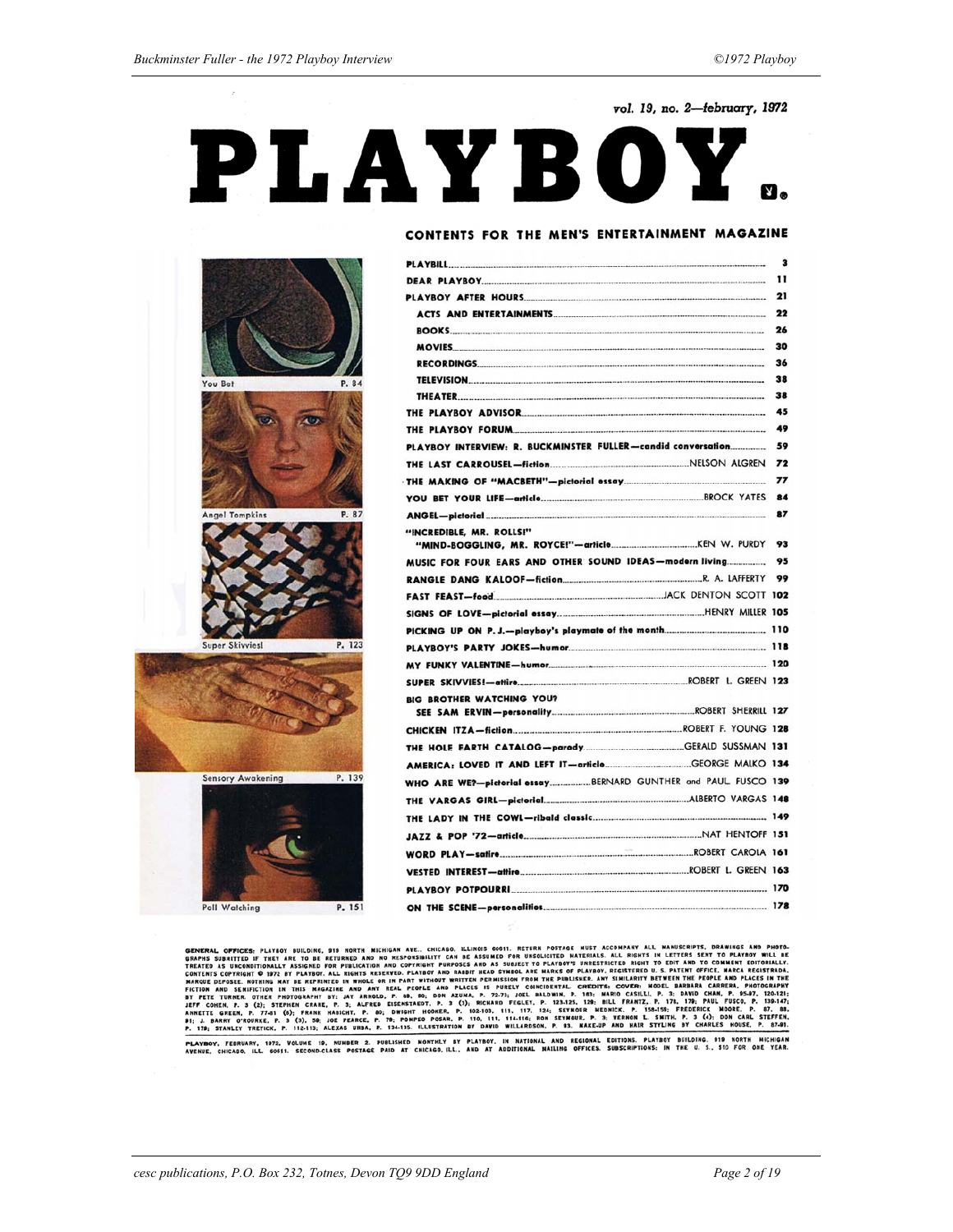## **a candid conversation with the visionary architect/inventor/philosopher R. BUCKMINSTER FULLER**



**PLAYBOY:** Is there a single statement you could make that would express the spirit of your philosophy?

**FULLER:** I always try to point one thing out: if we do more with less, our resources are adequate to take care of everybody. All political systems are founded on the premise that the opposite is true. We've been assuming all along that failure was certain, that our universe was running down and it was strictly you or me, kill or be killed as long as it lasted. But now, in our century, we've discovered that man can be a *success* on his planet, and this is the great change that has come over our thinking.

**PLAYBOY:** If that kind of awareness has really come over us, why isn't there more rejoicing?

**FULLER:** The changes taking place are still unfamiliar to everybody, even to those who expect change. If you start plotting the changes that are occurring, the most difficult to plot is the change of attitude, the change of awareness. But I've been at it long enough to really see these changes, and I tell you the acceleration is terrific. I can see this world of man coming on very rapidly.

**PLAYBOY:** Meanwhile, though, the world still seems pretty hostile.

**FULLER:** That's the conditioned reflex. The utter helplessness of the child requires a parent. And parents look out for a number of children, so the children assume there is a big man to watch over them. That gets to be a conditioned reflex. We find ourselves in trouble and look for a bigger and tougher guy, someone who'll say, "All right, follow me and we're going out to eat. There are some people who've got some stuff over there and we're going to knock them on the head and take it away from them."

If you go back to the earliest days of humans on our planet, you'll note that, among the advanced mammals, nature seems to have chosen fighting as a way of determining which of the males would dominate the group. We see a stallion born among many stallions, and he's a little bigger and tougher

than the others and that makes him a challenge to the speediest and most powerful, and there's a fight between the two and the one wins disseminates the species. The others can just go hump.'

Imagine how this happened with man - man in great ignorance, born with hunger, born with the need to regenerate, not knowing whether or not he'll survive. He begins by observing that the people who eat roots and berries very often get poisoned by them, and he sees that the animals that don't eat those things don't get poisoned. So he kills those animals and finds their flesh safe and it gives him a lot of energy in a hurry. So the most powerful men start grouping together to control the meat. And that's been the tradition. There wasn't enough to go around and somebody had to go down.

### **PLAYBOY:** But that isn't the case any longer?

**FULLER:** No. I'm absolutely convinced of it. It's only ignorance that makes it continue to appear so. Even when I was a kid, we had comprehensive illiteracy. Man was still very ignorant, and his ignorance led to fear for his own skin. You have to remember that, early in the history of man, life was so bad that they couldn't even think of anything good about it. Therefore, they said the whole thing was just a trial for another kind of life in some other place. And the people had such awful feelings of inadequacy that they went for the idea that the afterlife was for the Pharaoh only. Then they began to have a little more success; they began to understand a few principles that made life a tiny bit easier, and they began to say that the afterlife was for the Pharaoh *and* the nobles; that came in the second set of dynasties. Then there got to be a little more discovery of this and that, and finally they said, well, we can take care of the afterlife of *all* citizens, by which they meant the middle class: that's our Greek and Roman history. Then there got to be so much knowledge by the time of the beginnings of Buddhism, Christianity and Islam that they found they could look out for the afterlife of *everybody*. And that's been our history for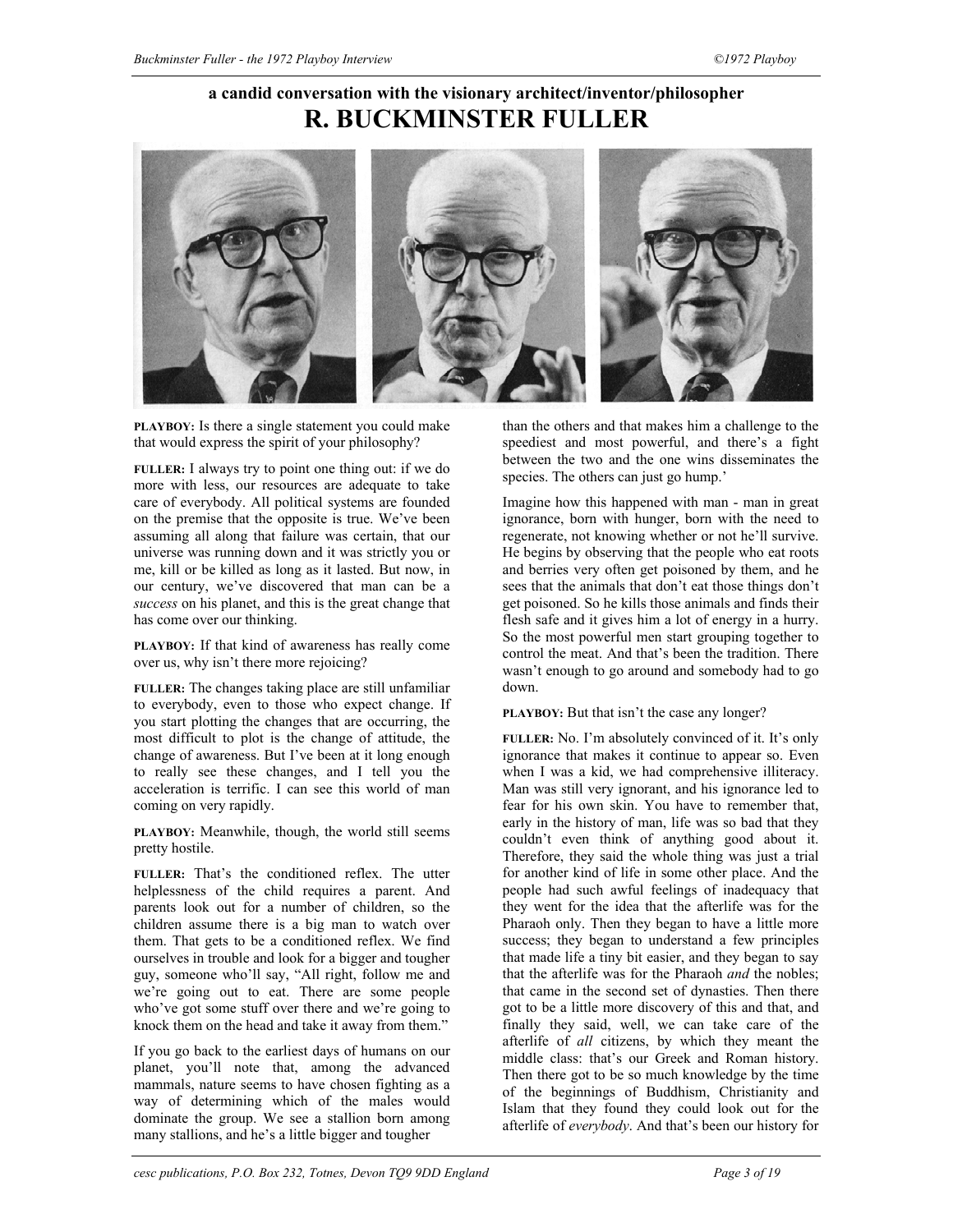1900 years - the woman in her black shawl inside the great cathedral, experiencing the ecstasy of knowing that in her afterlife she'll be able to join all the people she loves.

But all this time, there's man having experience in producing tools and figuring out the engineering of those great cathedrals and pyramids, gradually developing such a great tool capability that he said. "Now we can take care of the afterlife of everybody and also the *living* life of the king." This was a brandnew idea for humanity. This was the moment of the divine right of kings, a major change for mankind. And then, in the time of the Magna Carta, the same idea was extended to the king *and* the nobles. And then they decided that they had the capability to care for the afterlife of everybody and the living life of the entire middle class, and that was the great breakthrough of the Victorian period that took us right up to yesterday. All the urbanism and social ideas and notions of property we have are built on those ideas. Now we find that they, too, are wearing thin - because we can do *more*. Suddenly man is able to increase the life span and improve the life style of *everybody* and have a very large number living far better than any 19<sup>th</sup> Century king. Just in this century, we've doubled the life span for 40 percent of humanity.

At any rate, I think we may be coming into a phase now where there is only one universe, only one lifetime. I see a regenerative awareness coming on where, in the next age, we'll be looking out for the afterlife and the living life not only of everybody alive but also of everybody to *come.* We won't be burning up our fossil fuels and saying to the next generation, "How are you going to get on?" We're coming into a phase of man's being successful on board his planet, performing his function in a bigger way. Maybe we'll be able to leave this planet and get on to others and fix them up as each one gets ready to become a star.

**PLAYBOY:** What are the signs of this new phase?

**FULLER:** Man is beginning to think in terms of one world. We used to think a lot about hell. In the old up-and-down infinite-plane world, with heaven above and hell below and the earth sandwiched in between, we used to imagine that fire below as if it could really burn us. But you don't hear much talk about hell nowadays. It's getting to be one universe, one life. We're still very much involved in the metaphysical, the eternal, but now it's the eternality of the human mind's being able to discover generalized principles. In order for there to be a principle, it has to be eternal. So I see the temporal and eternal coming into complete interaction.

Of course, we still have the schoolteacher saying, "Never mind universe, I want you to get your ABCs, your elementary education. When you know about the little things, the parts of things, then you can add them up and figure out everything." And this is a complete fallacy, because universe is synergetic, and the behavior of the parts does not predict the behavior of the whole. Ask the scientist, "What is mass attraction?" He doesn't have the slightest idea. He only knows it does it. It's a relationship, not a thing. The why of it is an absolute mystery. Man can discover these relationships and behaviors, but he is utterly unaware of the a priori mystery.

All our experiences have beginnings and endings. All are finite packages. That's the way we think. We have this extraordinary mind that can make contact with those eternals and employ those principles; but we can only put them to specialized uses. So everything we experience physically is always a special case and always terminal.

**PLAYBOY:** This limits man's potential, doesn't it, as to his ability to identify his function in a universe of mystery?

**FULLER:** I'd call the hydrogen atom very successful, and I see no reason man shouldn't be as well designed to fulfill his potential. It could be, however, that evolution is intent on bringing about a different kind of existence for man. For instance, consider the coral reef. It's quite different from the individual walking man. In the coral reef, the individual little coral animal doesn't even know the coral animals next to him. They keep building reefs, which are occupied by millions of individuals who have no knowledge of one another. It's like the Queen Elizabeth going down the harbor when the lights are on at night, and it happens that a child is born on board about that moment, and in the next moment an old man dies on board. You don't see that in those lights, because the Queen Elizabeth is like a floating coral reef where new life is coming in and old life is going out. In New York City, as you get up on high and see all the lights of the skyline, there are houses where people are dying and there are houses where people are being born. It's a great coral reef too.

There's also a sort of continuity in the way each of our cells is dying and new ones are coming in. We are, in effect, walking coral reefs; the latest information discloses that 98 percent of the atoms of which we consist change annually. So we're simply a kind of form, as the Queen Elizabeth is a form, with life going on inside. The atoms get changed, the people on board change, yet there is a sum-total form that goes on. You and I are walking, overlapping lifecell creations and life-cell deaths, atoms coming in and going out. So I don't find it strange to think that we can interchange each other's blood, each other's eyes and livers. In the future, we'll synthesize chemically all our constituents, so that eventually we might really be able to keep changing parts and keep ourselves going. This is implicit in what's going on right now. There might someday be a continuous man. Man would then have an enormous information resource that would enable him to cope with much larger problems. I see man coming into quite a new function in relation to universe, a function having nothing to do anymore with the struggle to stay alive.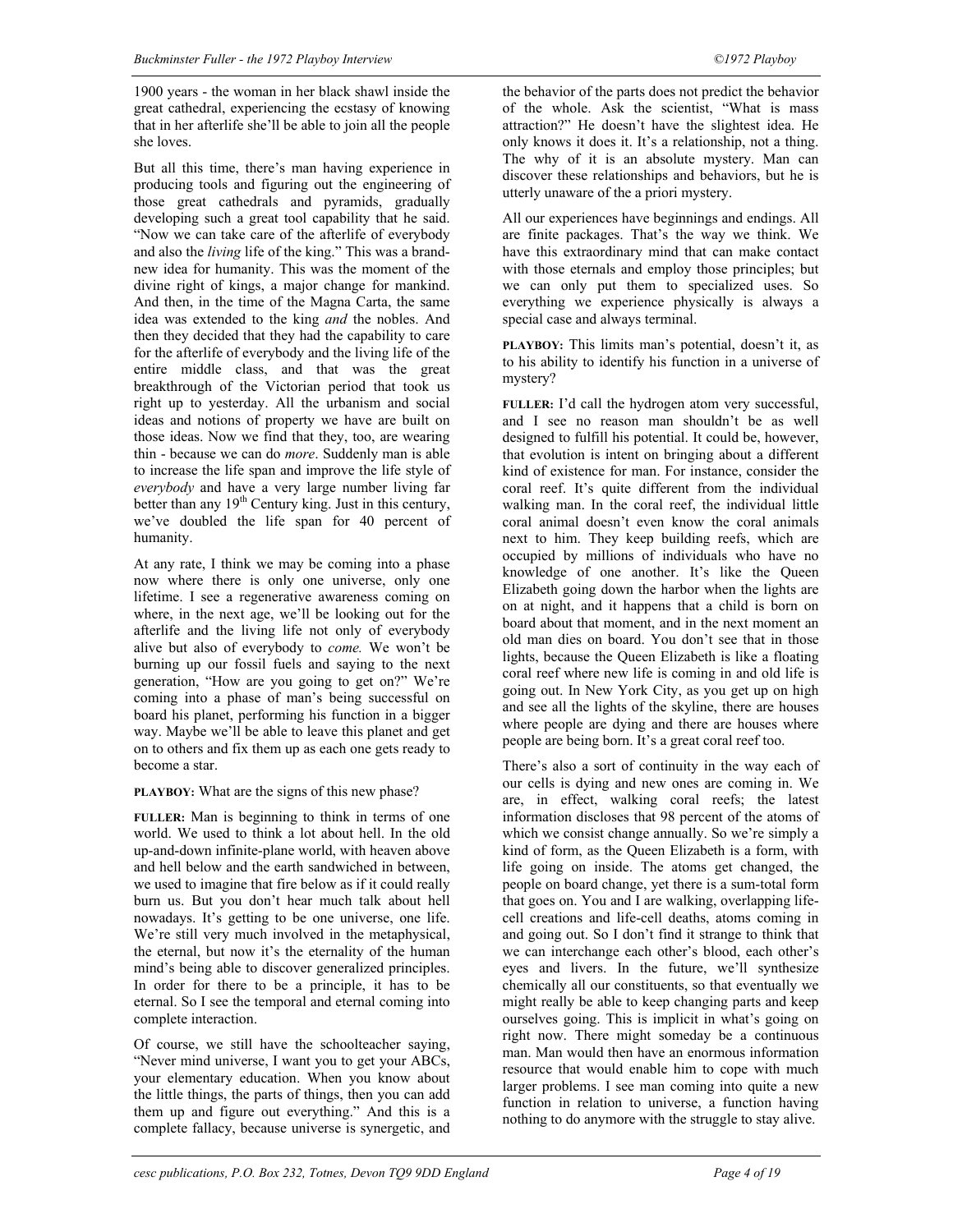**PLAYBOY:** Nor with the struggle to perpetuate himself, it would seem. Wouldn't these changes defeat the urge to procreate?

**FULLER:** If you think about it, it's probably a very difficult design problem to get an organism to want to procreate. Go to the mirror and stick your tongue out and have a good look at it. If you didn't have a tongue and a salesman came to your door and said, "I'd like to sell you one of these things; you stick it in your mouth and it does you a lot of good," I doubt that you'd be very likely to buy it. If you were to take a look at your guts, at your kidneys, or if you had to go to a supermarket and buy a kit to make a baby, I don't think you could put it together at all. If each of us could see all the organic equipment required to regenerate this extraordinary walking coral reef that we really are, I don't think anybody would procreate. So to get us to procreate, nature gave us a beautiful covering that sort of simplifies all the frightening colors and coils and such. We have a simplified skin stretched over us and nature has done a lot of tricks trying to make this thing attractive enough so that procreation would occur.

Now, regarding population, you find enormous numbers of human beings talking glibly about overpopulation who have no awareness of the subject at all. I've taken a lot of time to study population and have been doing it for a great many years, and I've found that you have to go back into two centuries of census information to really find something out. To do this, you go back into family Bibles and you find that the early Colonial settlers kept complete records of all births and deaths and marriages, and those early American fathers were averaging 13 children per family. But the mother often died in childbirth, then the child, as often as not, died of measles or diphtheria or consumption. The casualties were awful. And so the number surviving into adulthood was not high, despite all the babies. Then, as we began to get waterworks and the various things that help control environment, that help a man protect his family against deprivation and disease, down went the number of children per family and up went life expectancy. The average life expectancy in early America was somewhere around 19. The upward trend is still with us - life span going up, births going down. All this is pure fallout from industrialization. When nature has a poor chance of survival, she makes many starts; when her chances improve, she makes fewer.

During all those thousands and thousands of years before our time, nature gave man the capacity to make many babies. Now, suddenly, she doesn't need them anymore. So I'm not surprised to see girls dressing like boys and boys dressing like girls. I'm not surprised to see women getting naked, because the more naked they are, the more they tend to discourage the sex urge. Part of the procreative urge is man's insatiable curiosity. If a woman is covered up with skirts, man is driven by curiosity: Take away the skirts and he says to hell with it. And I find us getting an enormous amount of homosexuality, which I see as nature supplying a negative urge that diminishes our capacity to make babies. Here, of course, the good-and-bad kind of idea has led us completely astray. So many things that are changing or coming to a stop tend to make people feel negative, but it's simply nature winding up certain phases quite rapidly right now.

**PLAYBOY:** When you say nature, do you mean man?

**FULLER:** When I use the word nature, I sometimes mean God.

**PLAYBOY:** Do you ever say God and mean nature?

**FULLER:** People get confused over the word God. There is a long tradition that tells us that God is some kind of man. People in the early Greek days wanted to see what Venus looked like. I'm sure the original Greek thinkers didn't have this anthropomorphic concept. But minds great enough to discover a principle had to deal with people who said, "Please make that clear to me," and they began talking in experiential terms, developing allegories and similes. To talk about the procreative urge, they began to describe Venus, and the people listening began to pay attention to the example and they wanted to see what Venus looked like. Mr great aunt Margaret Fuller, who used to talk a great deal about the Greek gods a century ago, began to see them in terms of the principles they represented. And I found it interesting, when I studied electrical engineering, that when I considered such electromagnetic behaviors as conductance, impedance and resistance, I saw the Greek gods in those behaviors.

**PLAYBOY:** Then the presence of the gods was more evident to you in electricity than in the human personality?

**FULLER:** The human personality was a good way of explaining a principle, that's all. And that is how man developed a lot of his anthropomorphic concepts of God. In our own era, Einstein brought back a nonanthropomorphic concept of God - God as the great integrity of universe. I find that in the Orient, this is very much understood.

**PLAYBOY:** Would you compare your own sense of the mystery of the universe to Einstein's?

**FULLER:** Oh, very much so. I was deeply impressed when he wrote about his cosmic religious sense in "Religion and Science" in 1930. He wrote about the men who were identified by the Roman Catholic Church as the great heretics, and he said he thought those great scientists were much more imbued with a faith in God than the clerics were, because they recognized God in the mystery and integrity of universe. And he said, "What a faith must have inspired Kepler to spend all the nights of his life alone with the stars." Most of the men of the Church didn't understand that kind of faith, but I think Einstein had it very deeply.

**PLAYBOY:** And you share his belief?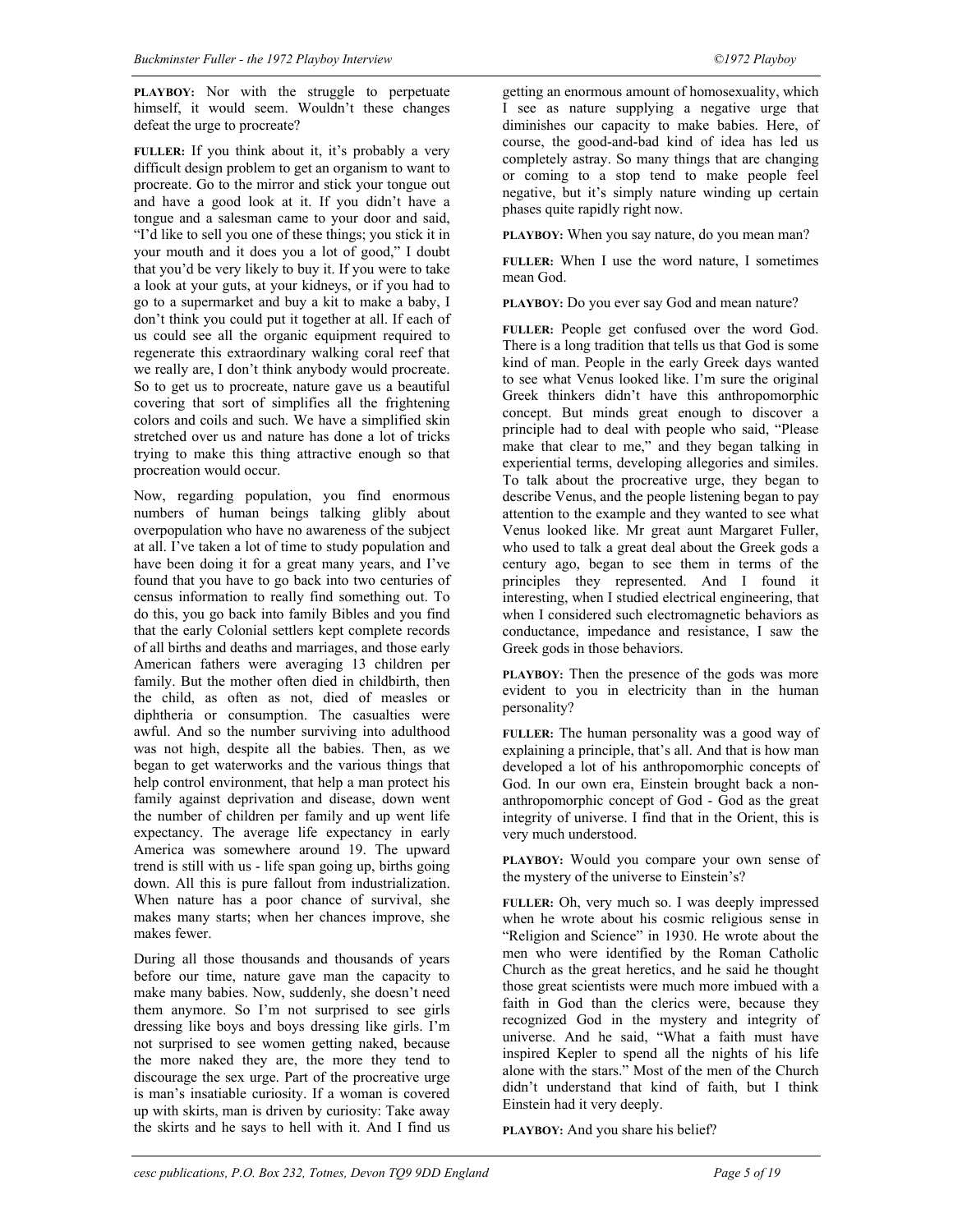**FULLER:** I think the word faith is much better than belief. Belief is when somebody *else* does the thinking. Most of our religions are that way, just full of credos and dogma. They are anti-thought, and that, to me, is anti-universe. Man has to discover his full significance, and only mind can do that.

**PLAYBOY:** Your notion of man's significance seems to assume that he has an objective function in the universe. Where do you see him demonstrating any awareness of it?

**FULLER:** When you try to understand whether or not man has a function, you start by observing universe, not man. Universe is not a static picture but an extraordinary kind of scenario which  $\overline{I}$  call a complex of partially overlapping, transforming events. People are born at different times; their children are born at different times; their lives are overlapping, transforming events. They die, but there's a continuity of life that is the same continuity which is universe. Now, thinking about universe and trying to find man's function, observe that the physicist has found that all systems are always losing energy. The energies that fit into our local system here on earth are energies given off by other systems.

Every chemical element has its unique frequencies, and those frequencies can be thought of as the teeth of a gear. I'd like to amplify that a little with the example of synchronization. You have two engines in an airplane and they don't turn over at exactly the same rate, so you hear *rhooOWW*, *rhooOWW*, *rhooOWW*. They come into phase and go out of phase. Universe is doing just that with these constantly associating and dissociating energies. Some take millions of years before they *rhooOWW*. But these energies appear disorderly merely because they are temporarily not meshing with something else.

When the gears and the teeth don't mesh, they take up more room. You get an omnidirectional crowding; things get moved faster and faster around the periphery to accommodate the continuous expansion of crowding and disorderliness. But the limit of that velocity is what Einstein called the speed of light, the speed of radiation of all kinds, 186,000 miles a second. This is top speed, because when you get to where everything's in phase, all the crowding stops. In other words, energy in dissociation expands outwardly until it reaches the last cycle in the total regenerative system. We know about total regeneracy because physics has demonstrated that energy is never created nor lost. So we know that, as men alive in universe, we're dealing in a finite system of overlapping scenarios in which, finally, the whole scenario tape gets melted down and reprinted and we get a new show.

**PLAYBOY:** That "melting down" could be cataclysmic for life on earth, couldn't it? How do we know we'll be in the new show?

**FULLER:** I'm trying to give you a comprehensive picture. Just let me paint the rest of it and I'm sure

you'll understand what I'm trying to say. Let's go on to observe that we also have a fundamental law in physics that every phenomenon has a complementary phenomenon. Therefore, with the physical universe expanding and becoming increasingly disorderly, there must be someplace in universe that is contracting and becoming increasingly orderly.

Our Spaceship earth is one such place. This is a place where energies are being collected. All the disorderly receipts of cosmic radiation from the sun and other stars impinge on our planet and its mantles. The radiation gets bent as it passes through the Van Allen belts, then bent again by our atmosphere, then bent still further by the three quarters of the earth that is covered by water. The water impounds the energy as heat. It takes on heat and loses it more slowly than any other substance, and three quarters of our planet happens to be covered by it. We've been given a very even relative temperature aboard our planet, where the annual variation of extremes is less than one degree Fahrenheit. And within this orderly temperature balance, life is able to regenerate in the biological species. You and I, no matter what our age or where we may be or what we may be wearing, give off 98.6 degrees in all seasons. That gives you an idea of the beautiful energy balance in our chemistries.

Now, we also have, on board our planet, radiation impounded by vegetation on dry land and by algae in the sea. Photosynthesis gives us these beautiful set of ordinary conditions that gives us a profusion of molecular structures, these beautiful hydrocarbons. So there's a tiny planet with a beautiful set of ordinary conditions that gives us a profusion of life and still lets the energies collect. Fish die and their cells filter down toward the bottom of the ocean. Trees and grasses and ferns go under, and as the winds and the various geological movements shift the soils, they get buried deeper and deeper, until finally, at about the 4000-foot depth, the pressures are such that their hydrocarbons undergo a change and we get coal and petroleum. Our earth is the one place we know about in universe where energy is physically collecting.

What I'm looking for in this total picture is an answer to that one great question: Does man have a function in universe? And I find that among all the forms of biological life, man has one extraordinary capability, which is his mind. His brain is something he shares with many animals. It takes in the incoming smellies and feelies and video messages and deals with them as special-case experiences. But man's mind alone can also perceive the *relationships* that exist among these special cases. It keeps surveying them and suddenly it finds one of these beautiful relationships. If you don't know that something exists, there's no way you can look for it, yet mind has the unique capacity of finding things out through intuition. And this gives man his marvelous capacity to discover generalized principles and employ them. This is man's contact with the eternal we were speaking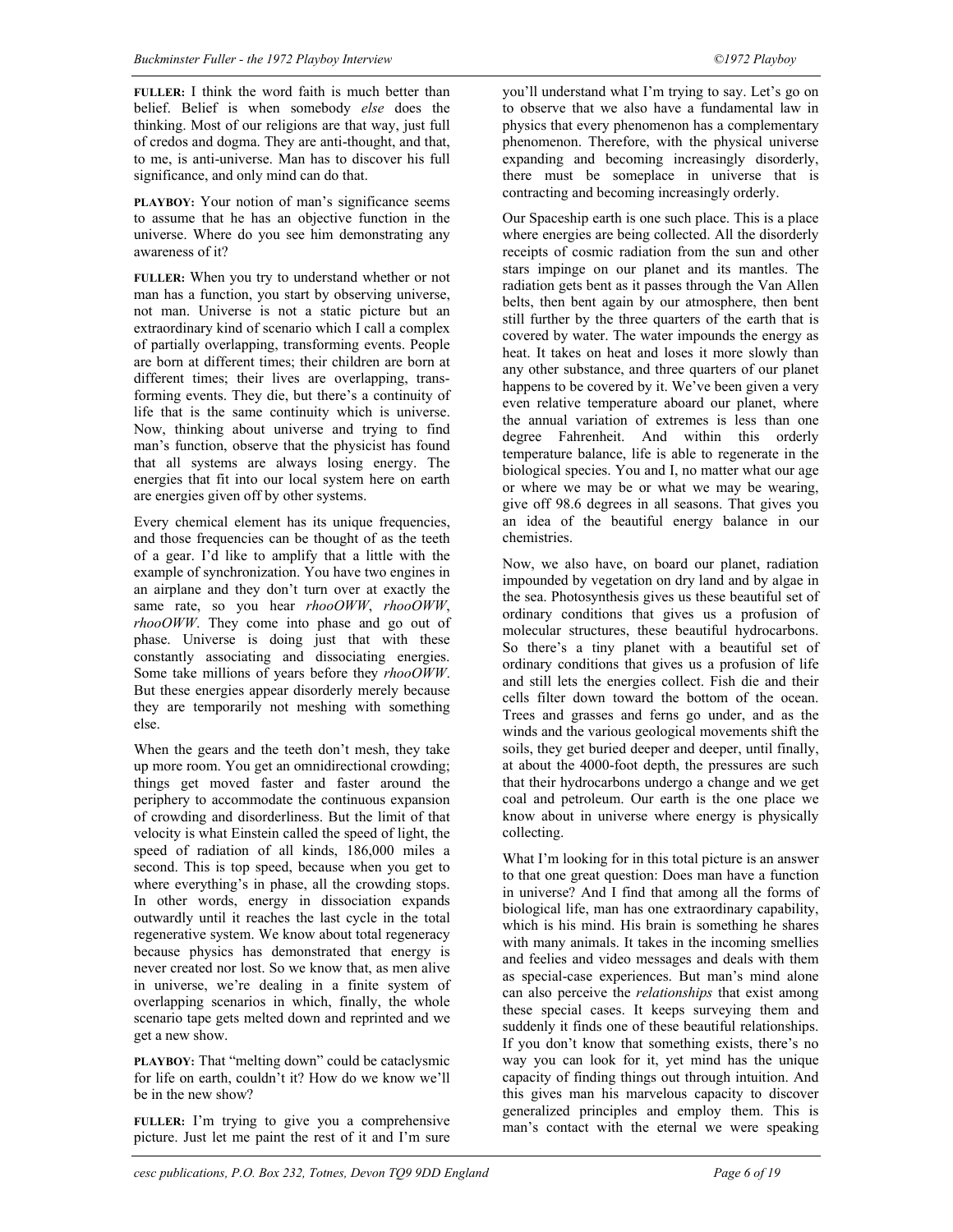about, his ability to locate the absolute reliability of design, which is the eternal aspect of universe.

What I'm saying is that the human mind may be part of the requirement of having a regenerative universe that never runs down. Just as all the biological life forms on earth are anti-entropic, decelerating and collecting energies into their very orderly biological molecules, so man's mind sees the generalized principles, collects that information and discovers its significance and winds up employing it in a very big way. Just now man is becoming able to apprehend and employ the great principles and really begin to participate in evolutionary events. His function in universe is to do certain sortings that need to be done in order to maintain its total integrity. His information-gathering, sorting and rearranging capability is greater than any other such capability demonstrable in universe. The fact that universe discloses this kind of capability indicates that man has quite an important function. And our experience also teaches us that when universe has important functions to fulfill, it provides for the regeneration of these functions. Man could not regenerate himself alone and unassisted on board his planet. He is born absolutely helpless. Despite all his beautiful equipment and all his senses, he's helpless. But we find that our planet has provided us with impounded energy that we can employ to make ourselves a total success in our environment and free ourselves to get on with our universal role.

**PLAYBOY:** And you're saying that man is on the point of discovering that role?

**FULLER:** I think he's just discovering himself in his full significance. The child in the womb is completely innocent and completely looked out for. Then he comes out and has to do his own breathing. Then he gets to his feet and has to do a little more. He takes on a little more responsibility and gains in self-discovery. Well, man is just now coming out of the womb of what I call permitted ignorance. The average man is beginning to realize why he is here in universe. That is exactly what young people are continually asking. When I talk to them, being a comprehensivist instead of a specialist, I find that they speculate and discover that they probably do have the function I'm talking about. And suddenly they change completely. I find that we're in a moment of fantastic self-discovery and are approaching an entirely new relationship with our universe.

**PLAYBOY:** It seems a melodramatic kind of evolution that would have man verge so close to extinction before discovering what he's here for. Do you think risking extinction may be part of the process of selfdiscovery?

**FULLER:** Man has always done it. He kept going to sea, kept going after those fish, and his boat was inadequate and he was lost. Of all the people who have gone to sea, I imagine very few have returned. There was such a loss in the beginning. But out of it, man gradually began to learn engineering, to learn how to anticipate the enormous stresses, the constant peril. And he began to develop beautiful fibers, better ropes, better sails. Our breakthroughs have always come when we were risking ourselves very close to the brink.

**PLAYBOY:** But only in recent years has man achieved the ability to bring everything on earth close to the brink.

**FULLER:** I disagree. He's been on the brink all the time. He's always had the ability to throw the stone and kill the other guy. He's always been able to fall off the cliff. He's always had time to freeze to death out there. He's been on the brink the whole time.

**PLAYBOY:** But don't you think the existence of the bomb constitutes an end-game sort of circumstance for mankind?

**FULLER:** Both Adam and Eve could have picked up stones and it would have been all over.

**PLAYBOY:** So, in a sense, there's always been a bomb?

**FULLER:** There's always been a bomb - you bet! And man had a far greater tendency to use it in his ignorance and awful hunger than he does today, with his awareness of the consequences and his ability to get on without it.

**PLAYBOY:** All the same, don't you see time running out for man in terms of his being able to afford the luxury of trial and error?

**FULLER:** Oh, indeed. Not only do I see man as having a function in universe, which means he really is necessary to universe, but I also see that universe doesn't take a chance on this little team down here on Spaceship Earth. We are infinitely tiny and insignificant. Very often, the flames of the sun rise 30 times the diameter of our little earth. The size of our show here on earth is something we really need to emphasize. I often say this to my audiences nowadays. I'm standing on the stage and behind me is an enormous projection screen, and I've got a slide that was taken through one of the giant telescopes. It represents about one ten-thousandth of the total celestial sphere and is absolutely riddled with tiny white stars. And I point out that our sun is one of the tiniest. We also know that it takes light four and a half years, coming at the rate of  $700,000,000$  miles an hour, to get to us from the next closest star. So I tell my audience, pick the smallest dot you can see on the screen behind me and imagine drawing a tiny circle around it almost as small as the dot itself. That microscopic area can be said to represent the solar system of which our earth is part. And then I have a voice rising in one of those cartoon voice balloons from this almost invisible dot, and the voice is saying, "Never mind that space stuff - let's get down to earth!"

**PLAYBOY:** Despite that picture of man's insignificance in space, you seem to be speaking of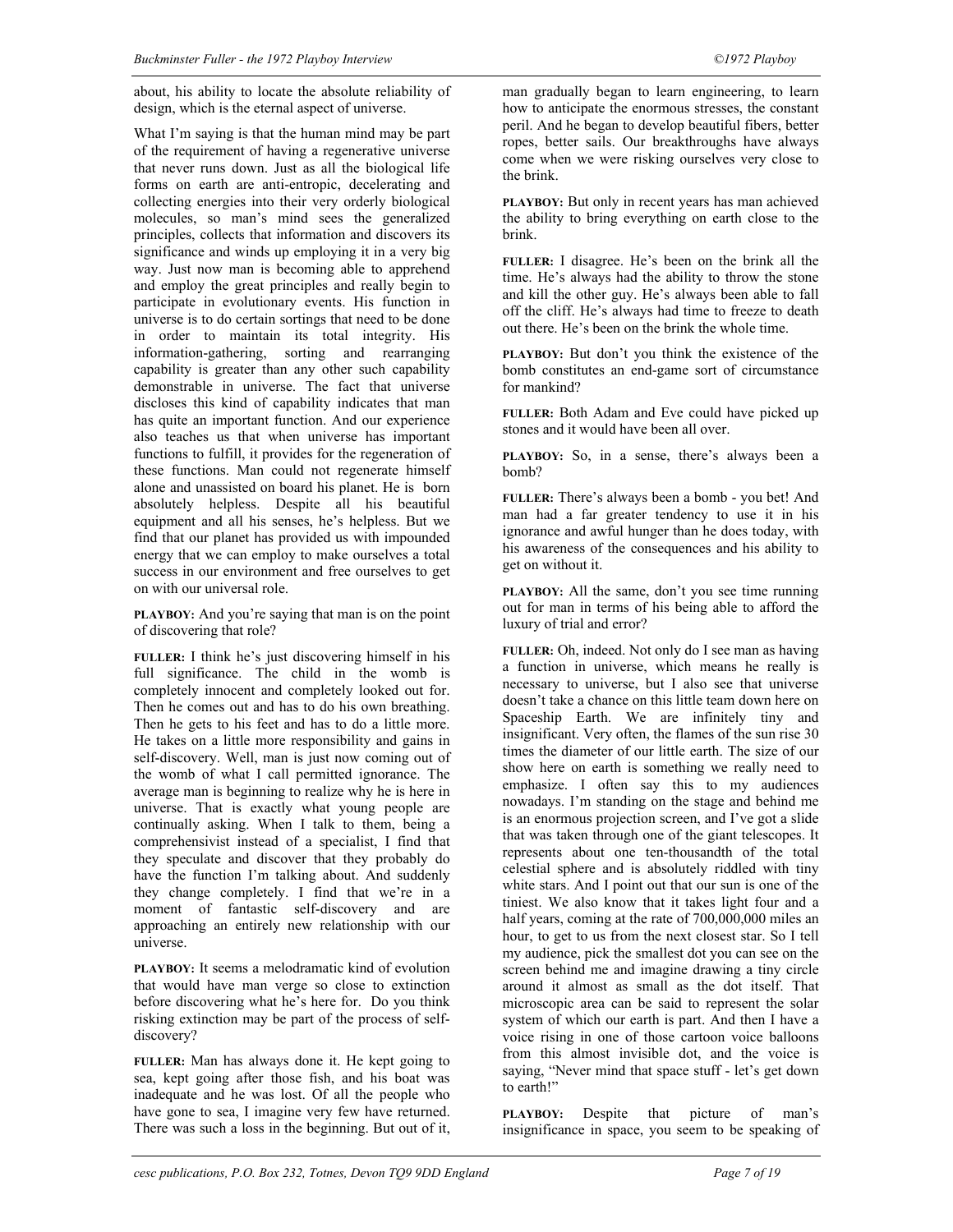human life as being expressive of the "integrity" of the universe. Couldn't it just as well be something with no meaning at all beyond this tiny planet?

**FULLER:** I speak of universe in two aspects, the physical and the metaphysical. And I talk about scenario universe as my interpretation of Einstein's discovery of the speed of light. The significance of that discovery is that when we look out at the stars, we're seeing a live show that took place 20,000 years ago or 50,000 or 150,000; it's an aggregate of nonsimultaneous events. I use human life as an expression of this simply to show the overlapping quality that gives you a continuity of life despite individual births and deaths. I simply say that life on earth is a demonstration of the anti-entropy which is the prime Einsteinian realization. Remember that, up to the time of Einstein, it was thought that universe was a single simultaneous system and, like all systems, was running down. Therefore, it would someday run out and be done with. And then Einstein announced that the significance of his speed-of-light demonstration made it perfectly clear that universe was not running down. Energy dissociating here was joining there. These energies were aggregating, and after they reached maximum aggregation, they dispersed. I use human life only as an expression of such a scenario.

**PLAYBOY:** The aggregating energies of the universe created man. Yet you've written that human life was probably not the result of evolution here on earth. What did you mean?

**FULLER:** I meant that man probably came to this planet as whole man, a creature very much like we see today. He might have been sent by electromagnetic waves, as is perfectly possible, since man *is* an aggregate of electromagnetic waves. The frequencies might have been transmitted. Of course, I'm not pretending to know how man arrived, but I think he arrived as total man, because I find that universe is inherently complex, a complex of generalized principles, and man himself is just such a complex. It's no more unreasonable to assume man a priori than it is to assume universe, and science tells us that we have no choice as far as universe is concerned. Where Darwin tried to explain things in terms of the thinking of his time, I have the advantage of living a life non-simultaneous with but partially overlapping Einstein's. A contemporary of Darwin was John Dalton, the great physicist who originated the atomic theory and who said that all atoms are made of hydrogen atoms. He liked the idea of the atom as the building block, the key to existence. You'll find that society always embraces such monological explanations.

But now, in the past decades of physics, one of the most impressive realizations is the acceptance of fundamental complementarity in every realm of existence. There is no single key, and things that are complementarities are not mirror images of each other. So I'd say that Darwin's starting with the single cell in his theory of evolution was very much like Dalton's starting with the single atom. Today we know that man consists of all 91 regenerative elements found on earth, and every one of them is part of his good health. The amoeba does not have all these chemical elements, and there is no way to start with a single-cell creature and build up to man, because elements would be missing. On the other hand, we've learned that it's easy to inbreed characteristics. You concentrate genes and the mathematical probability is that sooner or later you'll get the characteristics you're after. But you inbreed at the cost of general adaptability every time. So you could take human beings and inbreed them until you came up with a monkey. You can see that happening every day. Lots of people are halfway to monkey.

**PLAYBOY:** If we understand the implications of your idea that the universe is counting on man to complete and maintain it, it would seem that you also reject the tragic sense of life that colors most modern philosophies.

**FULLER:** I take the word tragedy to represent poor little innocent man's being born ignorant and helpless and not having any idea of what's going on in universe. If for one instant we could come to understand our universe and could perceive ourselves as one with it, we wouldn't have to consider such a word as tragedy. We would see that there is absolute immortality. Tragedy, I think, is what happens when everything comes out wrong and nothing works and universe is a failure. But I don't think universe *is* a failure, and the reason I don't think so is that, as far as we can see, universe is an eternally selfregenerative system, so we can think of it only as a complete success. It includes everything we experience and all of it has a logical and really sublime integrity.

**PLAYBOY:** That could be taken as a profoundly religious statement.

**FULLER:** I personally interpret the word religion as being related to *religio*, which means to tie or fasten in this case to rules, to dogma. You begin with the assumption that everyone is ignorant, and somebody much wiser comes along and says, "You're not old enough to understand. I *do* understand, however, and I want you to believe every word I say." And you say, "All right, Father, I know you love me and wouldn't mislead me or cause me harm, so I believe you." There you have an exchange that I'd call religious. It's built on subscription to dogma. You're told what to believe and you learn how to repeat it.

**PLAYBOY:** Considering the resurgence of religious feeling among young people today, don't you think their enthusiasm for you and your ideas might be based on your positivism, which might be taken as a kind of religious reverence for the universe?

**FULLER:** I'm not sure I'd agree that positivism is a form of religion. I don't see the connection. Besides, young people today aren't going for dogma. That's exactly what they're giving up. They're doing their own thinking. They may hear me say that science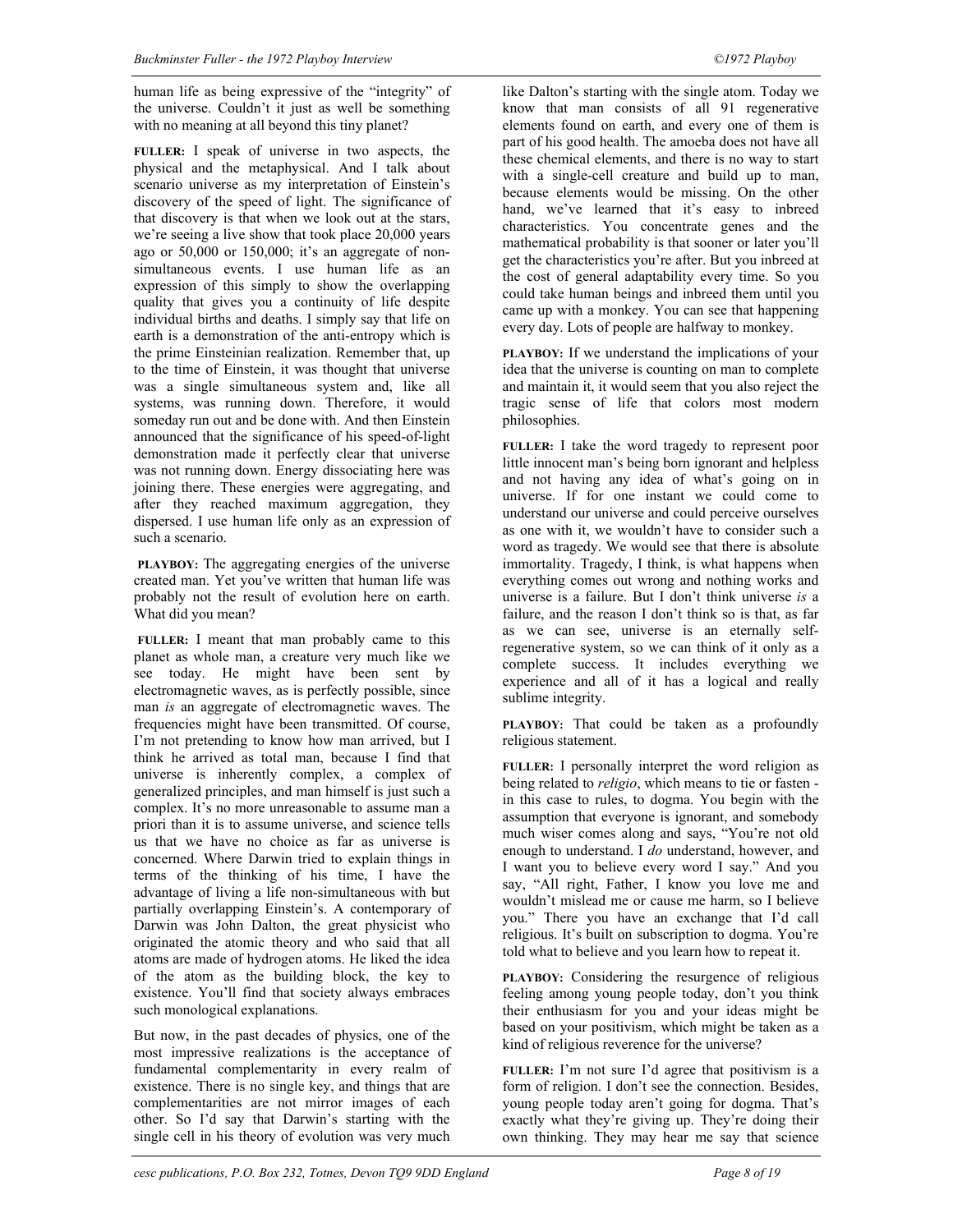begins with the awareness of the absolute mystery of universe. Young people intuitively feel that mystery, I think, and they're searching for what they may be allowed to believe on their own. They find in me such a searcher and they're interested in my searching; that's exactly the opposite of saying that they're developing a new religion and have taken me to be some kind of new priest. I'm not a priest. I'm not asking them to believe anything. In fact, I tell them the opposite. I tell them: Don't believe *anything*.

**PLAYBOY:** When you say that young people are doing their own thinking and refusing to follow dogma, do you feel that this generation is fundamentally different from those that came before?

**FULLER:** Most assuredly. The masses of them are different. Let me go back to the reasons for this, because one of the most interesting discoveries I've made relates to it. When Malthus, as a young economist, began receiving his data at the start of the 19<sup>th</sup> Century, he was the first economist dealing with total data from the whole earth seen as a closed system. And he found that apparently, people were reproducing themselves more rapidly than they were producing food for themselves. Darwin followed, with his survival of the fittest, and these two compounded to justify the actions of the men I call the great pirates, the imperialists of that period, the elect, as they thought of themselves. Then Karl Marx came along, with the same jargon, assuming scarcity as a permanent condition and agreeing with the Darwin argument. And Marx said that the fittest among men was the worker, because the worker was closest to nature and knew how to cope with it. He knew how to cultivate and handle the chisel, and so forth, and the other people were parasites.

As late as 1815 in England, commoners caught killing a rabbit were often hanged on the spot without a trial; those animals belonged to the nobles and the king. These most powerful men ate the meat and the other people could make do with what was left over. And in their ignorance about what they should eat and what would give them nourishment, they let themselves get into a position where those who were powerful and ate well could rule by the sword. The proportion of nobles to the total population was so small that everybody assumed there must be some mystical reason they should have the best of it. And what was evident to everybody was that not only were the poor people illiterate and ill-clothed, and so forth, but they also seemed *dumb*.

Now, this was something that hurt me very much when I was a kid. I was brought up with this class thing, and I hated it and didn't believe it was valid. But I couldn't get over this thing that confronted me: Poor people seemed to be dumb. I worked with them and I loved them, but they were dumb. And Karl Marx accepted this. These people, while they were the fittest, gave in to the nobles out of dumbness, so Marx saw that people like that would need powerful rules if they were to be saved. If you're going to pull the top down on society and your people are dumb, there have to be standards that everyone can recognize and follow, so you make a virtue of your dumbness and your coarseness and you live by strong rules. You wear your baggy and stupid clothes and make yourself proud of them.

A great many young people feel tremendously sympathetic with this idea these days, as I did at Harvard more than 50 years ago. You want to join with the underdog and therefore you wear his clothing and give up your standard of living. But this idea is becoming obsolete, however much it might appeal to the moral logic of young people. Because only in the past ten years have we finally had the first scientific proof - and now absolute scientific proof that malnutrition during the child's time in the womb and during the early years of life causes permanent brain damage. So this dumbness and coarseness factor that Mark built into his theory of class warfare is purely the damaged brain of malnutrition something we now can eliminate by the kind of revolution that pulls the bottom up instead of pulling the top down.

This is a very important matter; it has an enormous amount to do with man's continuously expanding capacity to do more with less. There are large numbers of young people today who've been properly nourished all their lives and the brightness you run into is very general. A lot of kids are extremely intelligent and also completely *simpatico* with their fellow man. They don't feel smarter or better. They think the whole idea of class is utterly wrong. And they're earnestly living with those low standards of comfort because they think it's unfair and immoral to do anything else.

**PLAYBOY:** Don't they still believe, then, in a revolution that lowers the standards of the rich?

**FULLER:** I'm saying that their adoption of those standards is primarily a moral act. They know that the real changes come about by raising the standards. They know that it's feasible in our century to take care of everybody. And that makes the whole socialist dogma invalid. Obviously, there is no such thing as class. This is clear as hell. And I find that an exciting fundamental difference from the past. But how many know that yet? I think very few. So the question is: How quickly can the idea be disseminated? How quickly can people be made to realize that it *is* a matter of pulling the bottom up, not pulling the top down?

**PLAYBOY:** That idea seems to correspond to a rather conservative, or at least moderate, kind of politics.

**FULLER:** Politics is an accessory after the fact. It comes along after the fact of evolution. Everything going on politically has to do with environmental changes that occurred outside politics. We couldn't have politics if it weren't for the fantastic technology of you and me. The big change we've been going through lately is from having political leaders - the great Pharaoh, the great king - to having pluralities of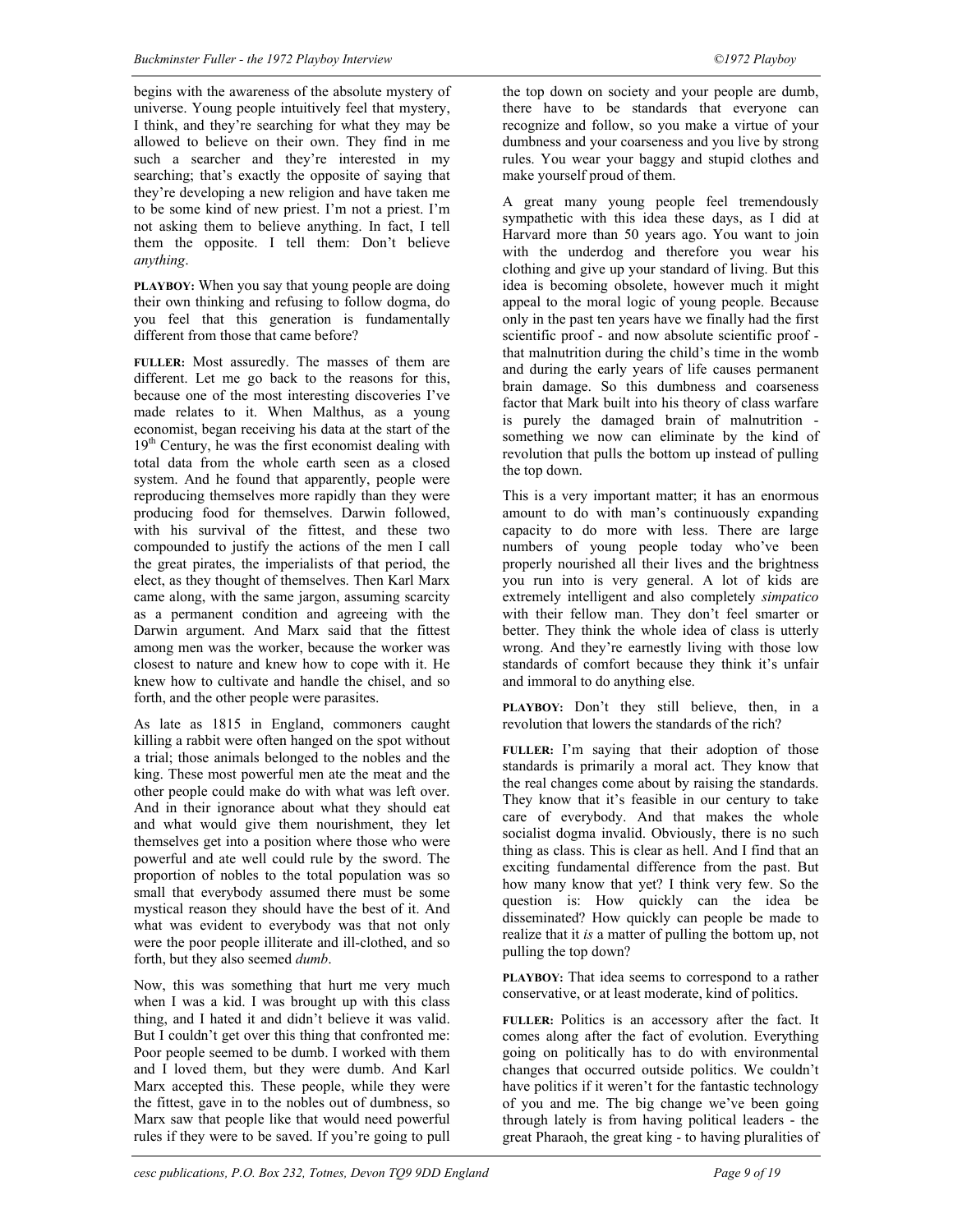democratic representatives. The trouble is that it still serves only about one percent of humanity. But we're coming to a new time altogether. Suddenly, illiterate man is literate. Even when I was young, most of humanity was illiterate. Now most of humanity is literate. Suddenly, man is being informed by television about life on the whole earth. Everybody's acquiring a beautiful vocabulary, beautiful tools to communicate with others regarding his own experience, and that's something we didn't have yesterday.

So I find that everybody is getting to be an Einstein or a Christ, finding principles and understanding. I expect that we'll come to a point where humanity will spontaneously do the logical things together. It will find ways of understanding a little more about what others are thinking. We'll have ways of really voting our convictions. Very soon we'll have little devices on our wrists and we'll be able to say "I like it" or "I don't like it" as we go along, and there will be an electronic pickup and computers will tell us what everyone around the world is thinking about each problem. We'll be able to act reasonably in relation to one another.

**PLAYBOY:** Even in this enlightened, egalitarian age, won't there still be a strong emotional necessity for a leader? Or do you think the need for a father figure will disappear when everyone starts acting reasonably of his own accord?

**FULLER:** I think it's already greatly diminished. It's probably another conditioned reflex, and when the conditions no longer exist, we'll lose the reflex. Take the kibbutz in Israel, where the child is immediately looked after by the whole community and not by the parents alone. The parents come to see the child at the end of their workday, and the child knows he has parents and is happy that he does; but he finds he's loved by the whole community.

I think we may achieve the parenthood of all children in a world community. I think the great new era will be one in which we take care of all children in common and every child will be loved and cared for automatically. Realize that each child is born nowadays in the presence of much less misinformation and stupidity. And each one born is spontaneously truthful. The lies we learn are taught in terms of this horrid business of survival. We're told that somebody's got to die because there's not enough to go around, but you can't kill any body directly, so you figure out some other means. Your family has to eat, so you tell the boss, "That man did a very dirty trick," and the boss fires him. You live and he dies. You get his job.

Young people think only about swift death with a gun, but I think the slow death that's always going on is much worse - depriving the other man of his right to a living, making him die in the slums. I'm much more in favor of the old idea of getting out swords and having done with it. There was really great honor and chivalry in the old ways of warring, because they were based on the assumption that there wasn't enough to go around. But now, for the first time, we know it isn't so, and this is why the kids feel there is no honor in war. There was great nobility and honor up to yesterday, but the minute you discover that war is unnecessary, all the honor is gone.

**PLAYBOY:** How does it make you feel to know that your own work has been used for military purposes? Does it disturb you to realize that Russia is encircled by geodesic domes housing American radar installations?

**FULLER:** It doesn't bother me at all. Russia also has a bunch of geodesic domes, and the Russians tell me they're very pleased with them. Now, if I had developed the geodesic dome for the military, I'd have a different feeling, but I didn't. I took the initiative with my own money and my wife's money to buy the time it took to develop them and demonstrate them, entirely with the idea of giving man more effective environmental control for less material input. I wasn't inspired by the military. I was inspired by man, and the military came along and bought my geodesic dome. They didn't try to use it to kill somebody with. They were looking for a strong, light, transportable, dismountable means of enclosing men and equipment, and that is what they got in my domes. The military also buys soap and water, but that doesn't mean soap and water must be boycotted by those who hate war. They also buy pencils, and it's perfectly clear to me that a man could use a pencil as a dagger or he could write a prescription to save a child's life. So how tools are used is not the responsibility of the inventor. If my inspiration had been the military, it would have been a different matter, but it was anything but.

**PLAYBOY:** You often speak of how impressed you were with America's production capacity during World War One. Were you inspired by the military then?

**FULLER:** I was part of a world that was highly biased, that knew very little of "the enemy". Propaganda effects on the young then were very high. It seemed to be a question of bad people trying to destroy good people. I went into the Navy and I learned a great deal from the equipment that was being used. The boats we used could have served constructive purposes, as, indeed, many did once the war was over. And I was fascinated because I'd been brought up on island life, spending all my childhood summers on Bear Island off the coast of Maine, so I was very boat-conscious, very eager to get a better boat, which I suddenly found under me in the Navy.

We had, at the time of World War One, a fantastic amount of the new main-engine productivity coming into play. I often liken man's production capacities to the automobile self-starter. To get you car going, you have to have some energy stored in its battery. This allows you to get the main engine going. You wouldn't try to run your car across town on the storage battery, because you'd exhaust it. Man's self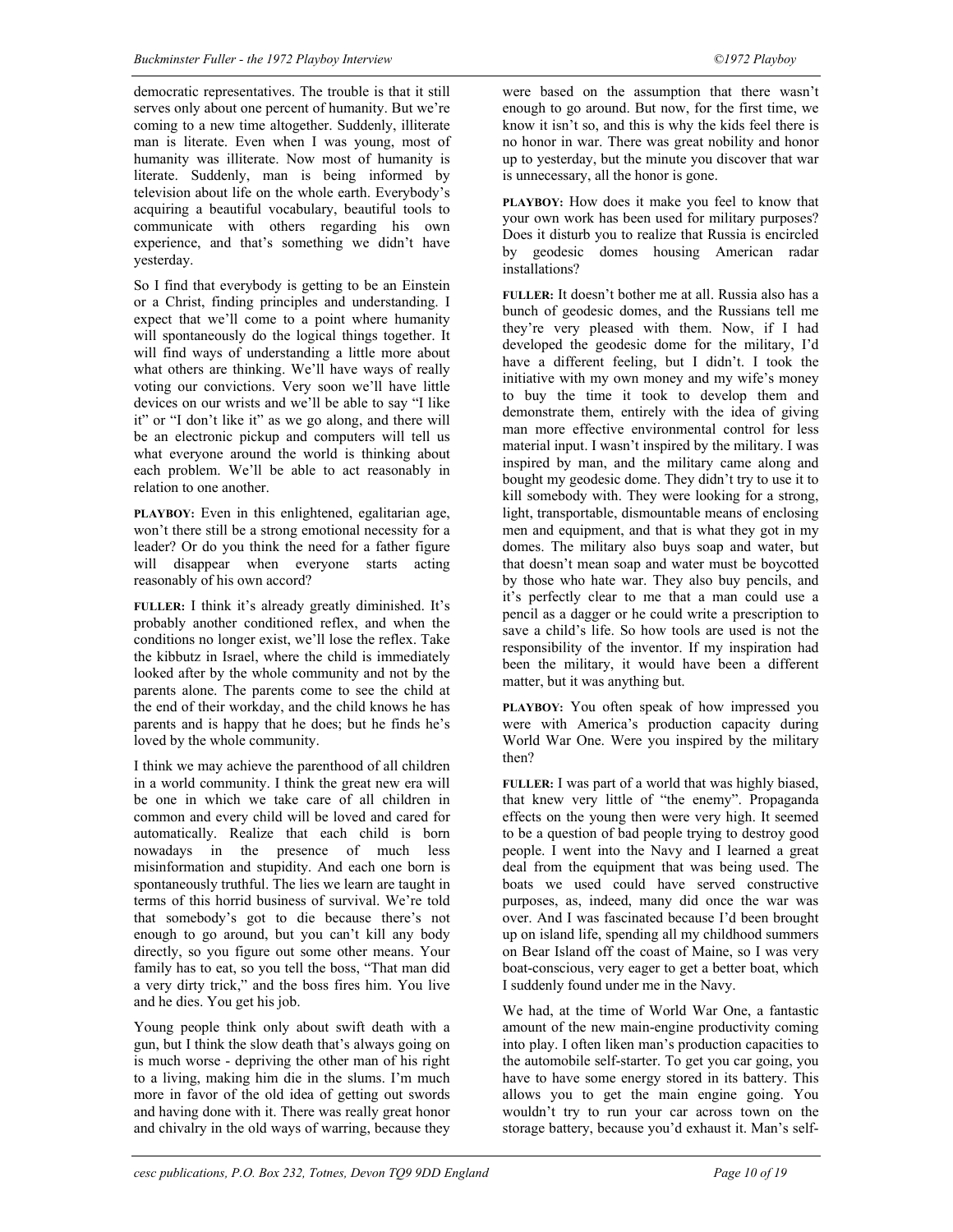starter here on earth was agriculture, and because the crops often failed and everybody starved, he got used to making failure part of his accounting system. And to this day, man operates on the idea of an economy that's always running down. He doesn't yet realize that when he gets over onto this larger system, where he's taking energies impounded from the main engines of universe and shunting them onto the ends of levers, he's dealing with a kind of system that never wears out.

World War One was the beginning of our going onto the main engines. Here was this new, potentially eternal, inexhaustible main-engine power coming in, and that impressed me very greatly. Instead of making swords and guns directly, we began making an enormous number of tools that made the tools. For the shells that were going to be fired by the cannons, all we needed was a special die on a punch press. But we could change that die and make lamps instead. What we were really acquiring was a production capability, and the country acquired an extraordinary wealth. But we were so dumb we didn't know we were doing it. The Allies' purchasing agent, J.P. Morgan, bought all America's production and used up all the world's monetary gold - 30 billion dollars. Then they went on credit for another 30 billion, but they still hadn't tapped the productivity of America. The only way to get it really going was to get America into the war, so the great propaganda was that democracy was at stake, and we were all brought out to save democracy.

America produced a million men to send across the ocean, and with her enormous technology, spurred on by the war, created a vast amount of new production capability, which I call wealth. The ability to care for many more lives for many more days - that's real wealth. But after the war, the old masters of the world, who were running the game in terms of their agricultural economics and their gold, said to the Americans, "How are you going to pay for all this?" We'd gone ahead and produced 178 billion dollars' worth of matérial without stopping to ask if we could afford it, because we thought our lives were at stake and we wanted to win. But America believed in the old accounting method - still does! - and there was no awareness that we had become enormously wealthy and had not gone into debt at all. So America invented the income tax and Victory loans to pay off a liability she mistakenly thought she had spent but was actually sitting there in this fantastic new production capacity. The Russians quite correctly saw it as an asset and were tremendously envious, but we went on believing it was a debt. Never had there been a greater naïveté in history.

America got into the Depression ten years later, because the old masters then running things on a gold basis didn't really have the gold; it was all in the Kentucky hills. And they didn't know how they were going to get the gold out of there. They were playing world poker on the bluff that they controlled wealth. There hadn't been any income tax up to that point, so there was no way in which any government could inspect what these men really had, so they all had poker hands they didn't have to show. And what a rough game it was! But the income tax gave the Government its first chance to see what these old masters really had, and it was discovered that they were just bluffing.

Things might have gone well for them except that, in order to save themselves, they had to let the scientists get going on World War Two, and that is what brought about the really great changes we've been talking about. The scientists went from the visible to the invisible, from the wire to the wireless, from the track to the trackless, from visible muscle to invisible alloy. They went over into the great electromagnetic spectrum, where the reality of yesterday, which you could see, touch, smell and hear, was no longer reality; now they were dealing in chemical synergies and invisible radio frequencies. The old masters of industry had done everything in terms of the visible and palpable, which is still reflected in the language of great power systems - FOR THE COMMANDER'S EYES ONLY, FOR THE BOSS'S EYES ONLY. But now the boss couldn't see what was going on anymore. He didn't know what his people were doing; he didn't understand the technology. It was never announced to the world that the old masters had gone, that the old power was gone forever. But that's what happened.

**PLAYBOY:** But aren't the new masters even more powerful than the old?

**FULLER:** Not in the sense of individuals; there were individuals of incredible power in that world of bluff and immorality. Industry then became so complex for all those top men who were doing the bluffing and the cheating that they needed to have some faithful managers and servants running their companies for them, so they started business schools in the universities. Business schools sprang up all over the place. But since they wanted their boys to be faithful servants, they didn't teach in the Harvard Business School how the business man *really* made his money: They didn't teach you how to cheat your grandmother. So we got a large crop of young people coming into the corporations under the impression that you could both do the job and be moral. They were cruelly disenchanted. But now, among the administrations of those vast companies, I find a beautiful bunch of men who would really like to do things in a fantastically moral way. But they've inherited the momentum of these corrupt practices, and there isn't much they can do about it.

**PLAYBOY:** What kind of momentum are you talking about?

**FULLER:** A man works hard and gets promoted and suddenly he finds that his job carries with it the need to compromise and let something wrong go by. The idea that a corporation has any morality is entirely wrong. They were developed with the idea of limited liability, and it has permeated all their thinking. So they also limit their morality. They turn out goods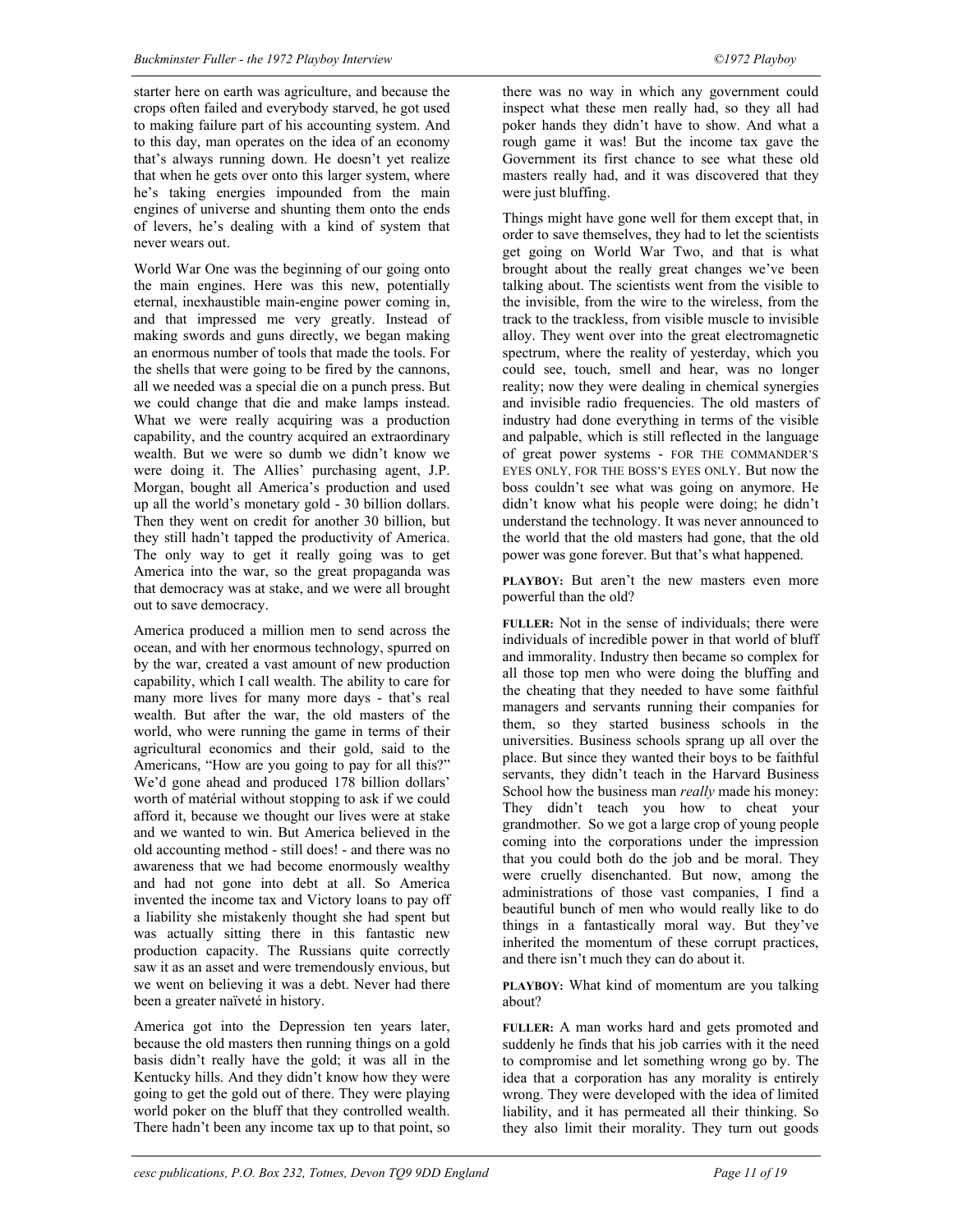that will work for a month. And the individual executive has a very difficult time changing all this, because he has to get quite high before he discovers that somebody has already arranged to make more profit by cutting down the quality. These fine old corporations that have always striven for excellence got bought up by other companies. Yet the old name goes on and you have Kenyon Instruments still in business; never mind that they don't work anymore. I find what's going on in the manufacturing world very, very wrong.

#### **PLAYBOY:** Do you see any way to correct it?

**FULLER:** Above all, we're up against the problem of the accounting system. You have to be operating on a 25-year basis to make any sense in an industrial society. You've got to get rid of that agricultural fiscal year. When you're dealing in the failureoriented fiscal-year idea, you're always toting up your outlay and discovering you can't afford to spend another cent. But the kind of productivity that longrange planning will give you doesn't come into focus within the span of that single agricultural year. So you're constantly deluding yourself. That's exactly what Russia saw and China after her; the agricultural and the industrial don't mix. And there will be no matching them until the Western world goes on a 25 year basis, though precisely how they're going to do it I don't know. I'm not talking ideologies; this is basic economics. And it's going to be one mess after another until this point is realized. Because the system is not working. Not working! It's all irresponsibility - that's what the young world is so sick about. The kids know there's something wrong in the family. They don't know what it is, but it just stinks to them.

**PLAYBOY:** Now you're sounding more like a revolutionary.

**FULLER:** But I told you it has nothing to do with politics or ideologies. It's a matter of making sense. There's no instant anything, of course, so there's going to be some rough going. The many who are not literate about what's going on will be terribly scared. But it won't be a question of pulling the top down and jailing the enemies of the people. It'll be pulling the bottom up, so that everybody can be brought into the success we'll all enjoy.

**PLAYBOY:** Hasn't it been historically true that the most popular way people have had to distinguish themselves from the masses was to acquire wealth completely beyond their needs? They've experienced their wealth in terms of exclusivity, gaining advantages that others didn't have. Isn't that why the top has always reacted by resisting when the bottom starts to rise?

**FULLER:** The top can react as it will. To the extent that it's not thinking, it'll be fierce, yeah. Those on top will assume they're going to be pulled down. But nothing could be worse than that kind of misapprehension. They'll pull every trick they can, just when they don't need to anymore. But we've always played musical chairs in our society. We start with 100 people and 99 chairs and we keep eliminating chairs. The kind of change I'm talking about is when you begin with one chair and end up with 100. Every time the music stops, more people are sitting down. When there was only one chair, you might have felt pretty damn exclusive when you sat down. But now we know that - for the first time in history - the chair manufacturer can make enough for everybody. It's going to be a different game.

**PLAYBOY:** It won't be much fun for the people who were used to winning.

**FULLER:** That's true, of course. I used to say that the World Game I was proposing had no opposition. I was incredibly wrong, because you have to play against a formidable number of things. Once I worked it out like a football team. I had 11 important players, such as Fear, Unfamiliarity, Inertia. Ignorance was quarterback.

**PLAYBOY:** What about Greed?

**FULLER:** He played center.

**PLAYBOY:** Then you do see social disturbance as having a role in this lifting-the-bottom kind of revolution?

**FULLER:** Yes, but I think it's fantastically healthy. The only things that ever get hurt in such a process are things that are vulnerable because they've been working against evolution. Man's function is to use his mind, and he won't put up with any of the precious old traditions that tell him he can't do it.

**PLAYBOY:** How about the argument you always hear on campuses where there's been trouble; that without a calm and orderly atmosphere, no constructive change is possible?

**FULLER:** I think universities are completely obsolete. I think they're having these troubles because they're supposed to be eliminated. There's very little that goes on at a university that can't be done better otherwise. The biggest *raison d'être* for the present system is the security of the professor. He's got tenure. Has anybody else got tenure? Hell, no. Those tenure boys are really a shame; they're so businesslike, they really look out for themselves.

Once you eliminate the obsolete structure and the emphasis on earning a living, people will go to the university because they want to use themselves and explore their wonderful capabilities. Humanity will carry on beautifully if you don't mix them up with earning a living. We'll make wonderful use of those buildings and all that equipment. That's what the tenure boys are so scared of. They've been living on the idea of monopolizing the information, but now they see the time coming when the big idea will be to proliferate it and try to see that everybody gets to share it.

**PLAYBOY:** A moment ago you mentioned the World Game. What is it?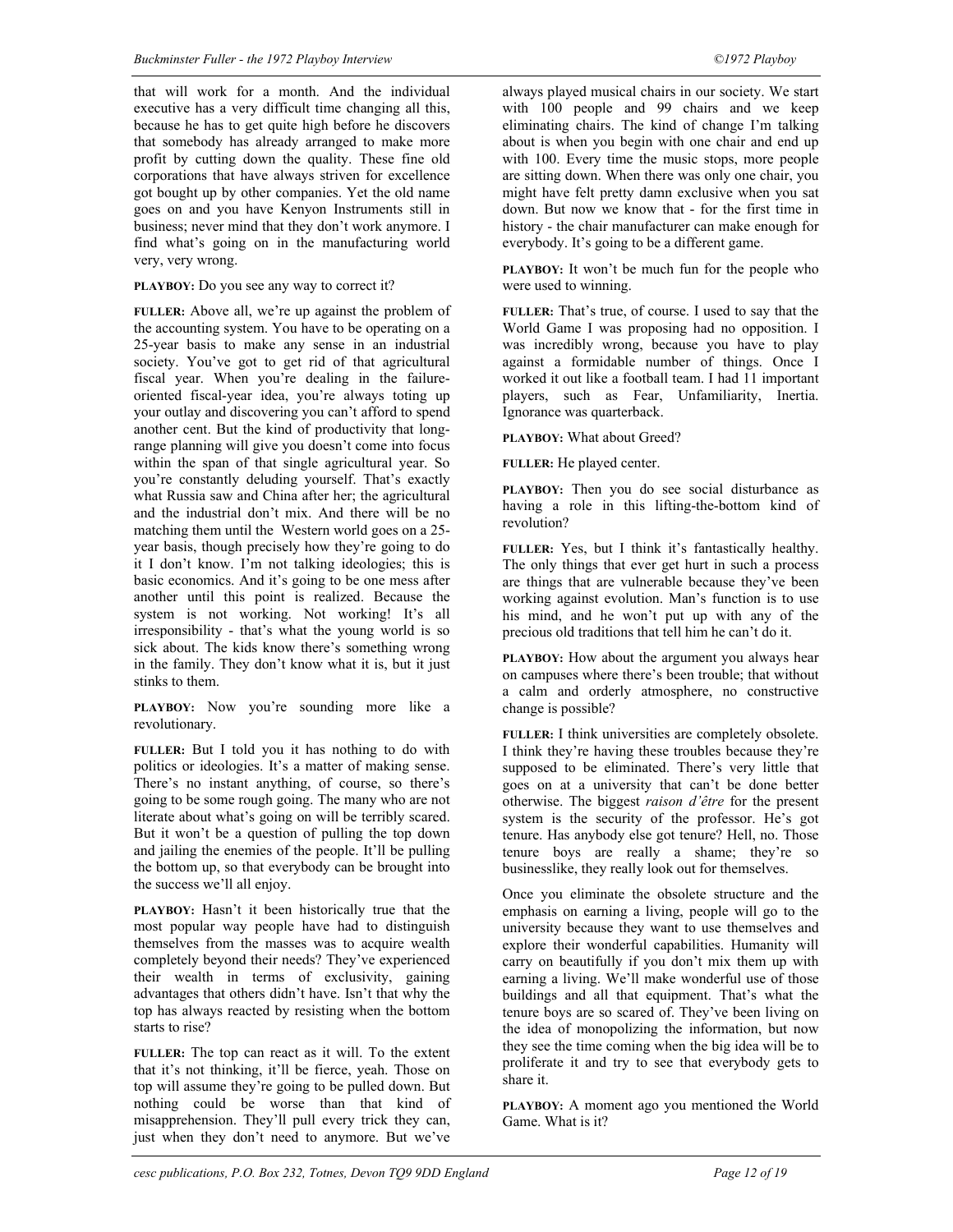**FULLER:** The only way we can get somewhere is by having a completely different way of seeing our world, an informational approach. I saw that back in 1927; I could see the big changes coming; I could schedule many of them, plot them out by means of various curves showing invention lags, showing the fallout from the new production. I began to play the game of looking at the total earth as I was taught in the Navy. The Navy was absorbed in this kind of thinking, surveying the earth in search of resources and advantage. So I asked, "What is the value of a war game?" and clearly, the answer was that you pay no attention to sovereign boundaries. You transcend them. And I said I'd like to have the same transcendental advantage of looking at the world and its resources, but I'd like to see how to use those resources to do more with less. And that's what brought me over to the idea of a World Game. It passed through many phases and was called by many names, but always its prime intention was to find ways of bringing advantage to all men without taking advantage of *any* man.

I'm sure I'm the first one who really peeled off from having any kind of specialty or career on the basis of seeing that such things could be done. By 1927, I knew that the more-with-less approach was literally practical, even though many of the techniques had not yet been invented. I tried to talk to other people, but they paid no attention to me. They thought I was a charming nut. But the fact is that, by means of becoming a deliberate comprehensivist, I have come in view of an enormous amount of information that has allowed me to make accurate projections of most of the big changes that have occurred in the past 50 years or so.

**PLAYBOY:** Was it those projections' coming true that led people to take you seriously?

**FULLER:** If it hadn't been for the geodesic domes, there would have been an esoteric group who would know about me, would possibly know of the kind of comprehensive design science I've professed; but I wouldn't be very well known. Since I was the holder of some important patents, however, those big corporations had to acknowledge my thinking, and this established me in a different way. Big business respects me in quite a different light from the old days, when they loved to have me around as their favorite scatterbrain. I learned the term brain picking from Time, Inc. In the Thirties, editor after editor would take me out to lunch and pick my brain so he could write a story. I found I was getting to be a pretty good vegetable garden for a great many people to feed on. And I was eager that there be an accumulation of some credit for the way I was arriving at these ideas, which was design science. I didn't want to be dismissed as a hit-and-run inventor when, in fact, I was working very methodically.

**PLAYBOY:** What was there about your technique that made you call it design science?

**FULLER:** The whole thing was finding out what was first-things-first in universe, and to do that you have to get away from any ideas of specialization. You've got to develop your comprehensive literacy and find out what your problem is. It takes a long time to get to know anything that way, but once you do, you know it so clearly and cleanly that anybody who'll really sit down and work it out can't go wrong.

## **PLAYBOY:** How did you do it?

**FULLER:** I began with the conviction that I was an average man who, because of some rough times and some good times, happened to have a great deal of experience. I'd been brought up thinking that my own ideas were cockeyed and that I must listen to the other man. My father died when I was young and my mother was helped a great deal by friends of the family, successful men, and they would take me aside for a lecture and my mother would say, "Never mind what you think - listen to that man." So I learned to discount my own thoughts. My father-in-law, Monroe Hewlett, was the first man to say to me, "Bucky, your ideas are sound. Listen to your own ideas." He gave me great courage. Then came the extraordinary episode when our first child died just before her fourth birthday and, in the same year, my wife's mother died and her brother was killed in an automobile accident. It was a year of tragedy and Anne sort of buried herself in her family and I buried myself in my work, starting five companies and building 250 buildings around the country, using a new construction method my father-in-law invented. And I'd drink a lot and I'd work fantastically hard all day, then drink all night. I was in Chicago and I got to know Capone and people like that, and I had a vast across-the-board kind of experience.

So then a new child was born, and by that time a great many things I was doing were running on collision patterns, and I was coming to grief everywhere I turned. Finally, about the time my second daughter was born, in 1927, I decided to find out what I really did think, to really make up my own mind, based on my own experience, dedicating myself to the betterment of mankind, because anything less than that would have shortened my perspective and kept me tied down to the old ways of thinking. And I told myself that, as an average man, I'd have to search myself very carefully to find what faculties I really had to deal with my unique experience. And by applying myself to that task, I found I did have some of those faculties, and it was a wonderful experience to see them come to light. For example, I can really concentrate. I can get to thinking so hard that I don't know where I am in universe. And I can return to that deep concentration time and again. I also have a deep reserve of energy, having learned cross-country running and done a great deal of rowing as a young man; it gave me the third and fourth wind you need to carry on for days.

At any rate, by 1932 I found that I could really ask myself very powerful questions and I went cracking through things. I opened up a whole lot, and it's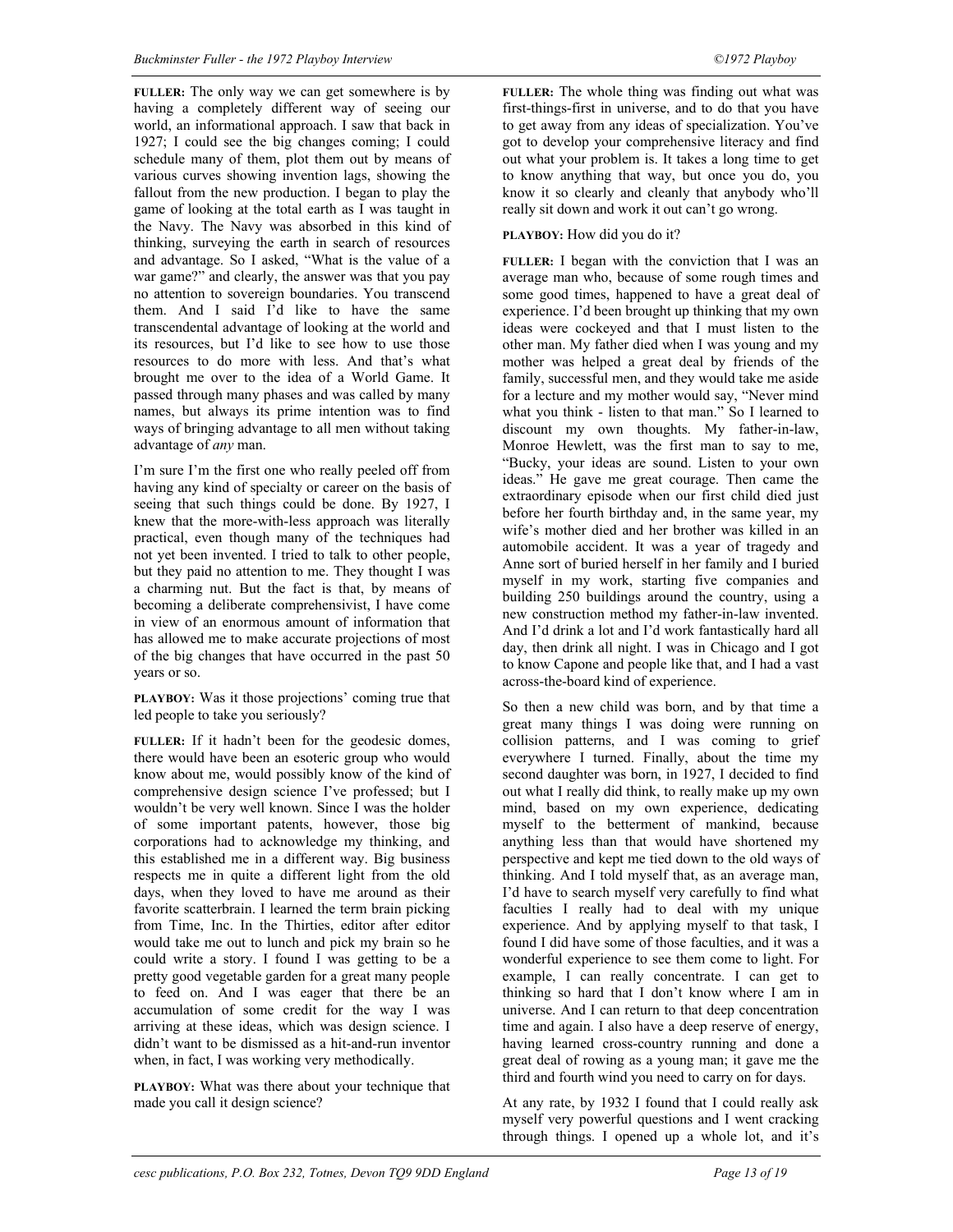amazing the insights you can get when you're in that condition. From the things I wrote in 1927, you can see that I had a clarity of vision of how things were going to evolve. I was living way out on the frontier, because in 1927 I had said, "How many years ahead will I have to go before anything and everything that people are now exploiting becomes obsolete?" I figured that if I could get out beyond the point where anyone's interests were being threatened by what I was doing, everyone would leave me alone and I could really operate.

That brought me to a severe analysis of industrial society, and I saw that if I could go 50 years ahead, everybody would leave me alone. And that's exactly the way it happened. I was allowed to do anything I wanted and people said, "Well, you're very amusing, but obviously I can't take you seriously." But because I'd deliberately got to living and thinking 50 years ahead on a comprehensive basis, I inadvertently got myself into a strange position. I began to live on that frontier, and it was like any wave phenomenon: I was living where it was cresting and things happened to me long before they happened to the rest of society.

I suppose that has something to do with why I have such great confidence in myself. But I don't have such great confidence that I can avoid getting tired anymore, because I've finally learned to accept the fact that apparently nature intends us to get to a point where we're supposed to sleep. For years I managed to get by on just two or three hours, letting myself sleep a half hour every four or six or whatever it was. It worked fine, but it was a terrible inconvenience for my wife and she made me stop it. You can theorize about what sleep is, but it seems to me that each day we get more and more asymmetrical until we have to sleep to get back into symmetry again. So I know I have to sleep and I know that if I use my reserve energies I'll have to take time to fill those reserve tanks up again. They're in an inconvenient position and they have small nozzles and it takes longer to fill them. The point of all this is that I'm so convinced of what's happening that I don't have any personal option at all. So just being tired isn't enough reason to take it easy. I know I get to the point where I'm so fuzzy-minded that I'll mess things up more than help them, and then sleep is something I don't consider sinful.

### **PLAYBOY:** We're surprised to hear you speak of sin.

**FULLER:** I'm the only man I know who *can* sin. I find everybody else too innocent. They don't know what they're doing. I find that people who seem to be the most offensive are fantastic innocents. They couldn't really know what they're doing, because they'd be mortified at the idea of doing something so unbecoming. But I've had enough experience, such a fantastic amount, that I really *know* what it is to sin. I could very easily transgress. I could rest and sleep and make all kinds of money. The opportunities keep coming in all the time. But I have no desire to sin, I assure you. The point is: I know how. There are many things I've done in my life that would be sinful if I did them today. But to do any of them over again would be absolutely sinful. I still feel I'm entitled to make experiments, but once I find out  $-$  do it again? No. That's sinful.

**PLAYBOY:** Would you clarify this with an example?

**FULLER:** I could give large examples. I could give economic ones or sexual ones or whatever it is, but I know I don't have to go into that. I'm sure you know what I'm talking about.

**PLAYBOY:** We do and we don't, because when you contrast yourself with others in terms of their being too innocent to recognize their own sins, that surely wouldn't apply to most questions of sexuality or economics.

**FULLER**: But people are so specialized they don't see the whole. They could be relatively sinful in terms of their local special knowledge, but on the whole I think they're very innocent. They get going around in circles and they get spun off in some way. They get to the point where they don't have any credit and nobody believes in them, and then they may reverse directions if they're able. And it's important to go through these experiences. I've been through them quite a few times, behaving in such a way that I wore out my credit. I've been credited, then *wham*! discredited. But the kinds of faults I've been discredited for were not my real faults at all. I was being altruistic. I let my heart run away with me. I was romantic. But there's nothing wrong with being that way. I wasn't trying to take anything from anyone else. At any rate, I know you know what I am saying. Sometimes you just have to get across that thin ice, and you go, and you take the risks.

**PLAYBOY:** But isn't the typical experience one in which there's awareness of wrong-doing and uneasiness about it, yet also an inability to change?

**FULLER:** That's not sin. You're talking about people who can't break out of a pattern. Well, if they can't, they can't. There are gears and wheels that drive people the way they go, and I couldn't consider that sinning. In this way, I differ strongly with great numbers of young people with enormous conscience and integrity who are critical of older people who can't break free from those gears. Oftentimes they are people who would gladly do even more than those who are being critical of them would know how to want or expect. But they're helplessly caught up in processes that just move them along. We tend to categorize people awfully fast, and then we get some poor guy in a position where he thinks he's a mess. I was taught that I was a mess when I was young and I believed it for years.

Once I was asked to talk at San Quentin. The 70 most obdurate and incorrigible men in the place had formed a class and they were terribly excited to find themselves able to think and use their own minds for the first time, and they said they would like to have me come and talk with them. So imagine how I felt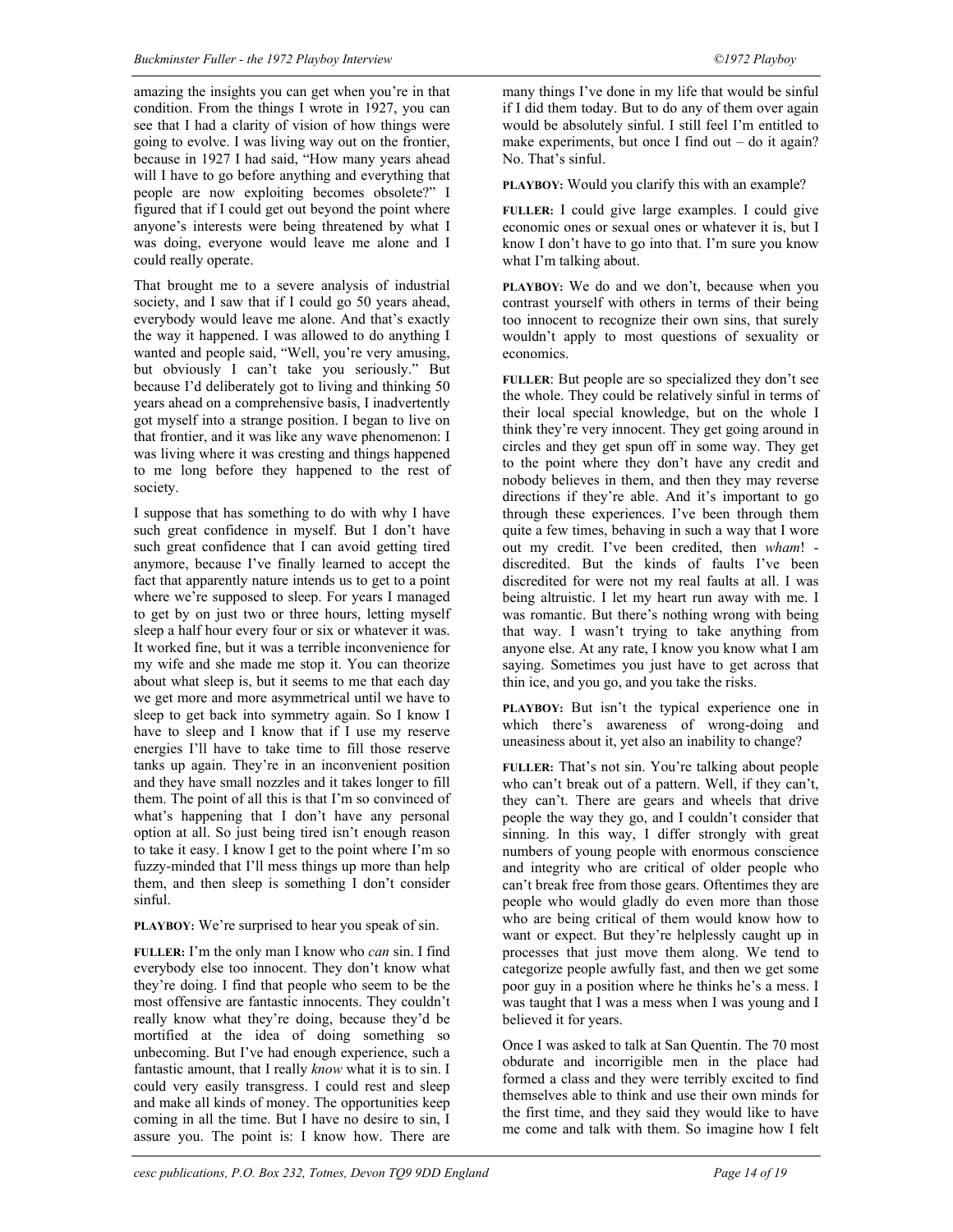that men in their position would have any interest in what I was saying. I went right out to San Francisco and was over at the penitentiary at seven in the morning. I always go to the bathroom before I talk, so I went into a little toilet off the stage and there was a sign saying, THIS IS THE ONLY PLACE KILLROY COULD'NT GET INTO. They really do have a wonderful sense of humor, those fellows. Then I went up onstage and suddenly in came the prisoners. And they all sat down in chairs, every one of them with his head down, as if they could hardly look up, and I can't tell you how awful it was to see how young they all were. They were all about 20, very few with any age at all, and in view of the fact that 12 percent of America's population is black, it was horrible to see that 60 percent of these men were black. It showed you how things go in our community.

At any rate, because I don't plan my talks and because this was a situation in which I couldn't get over being moved at being asked there by those men, I sat there trying to think about my life and I found myself saying that it was just a tiny hair of luck that I wasn't in there with them. My mother used to say to me many times that she was scared to death I'd go to the penitentiary. She was sure I was going to get into big trouble. So I started my talk that way, telling them what a large factor luck was in our circumstances, and this was the first occasion in which I became aware of the fact that when I get highly concentrated I close my eyes, because when I opened my eyes after I'd been talking an hour or so, all these prisoners were looking up at me with big eyes because I was almost at the point of falling off the stage. And we went on until noon and then had a break and started in again.

I got so intense that I must have given them as complete and compact a review of everything I know about society as I ever did - all the little patterns man has gotten himself into without knowing it, human beings doing things the wrong way round, and I asked them to think about the people they knew, their enemies, and whether they had good houses, their environments, their living circumstances. Anyway, I suddenly realized it was 3:30 and I'd been talking nearly eight hours, and when I stopped, every one of these men ran up and jumped up onto the stage, and they said, "Bucky, this is the greatest day of my life," and things like that, and off they went, running. Later I found out that the prisoners had passed the word among themselves that if I went beyond 3:30, they were just going to sit there and listen, even though it would have meant missing their head count. And if anybody's late for a head count, it means solitary, and here these men were agreeing to take a week or a month of solitary to hear me talk for another minute. Boy! I'd never been so moved in my life. To realize that there wasn't a kid out there who couldn't have been my grandson Jaime. I don't care what they'd done. I could see that every eye was pure and beautiful. Well, all this had to do with the way people get tied into knots.

**PLAYBOY:** Do you think the reason so many people get tied into knots is that it may be in the interests of others to do the tying?

**FULLER:** Yes, that's it. But I try to put things in a bigger frame. And I see that nature has manure, and she has roots as well as blossoms, and I don't blame the roots for not being blossoms. Things go through phases. I think society is getting somewhere. We don't always understand how and where we're going, but I've tried to indicate to you that I think we're immortal. We tend to think always in superficials, in appearances, as though we were nothing other than our skin. So many of the things we think of as bad and hard and cruel may not be so in the end. There's a river flowing into the ocean and there are back eddies all over, and I don't call them evil. We are in a very big course, too big for many of us to comprehend. We attach the wrong significance to things. We make people ashamed when they need not be ashamed. The things we've always called pain and shame we're suddenly discovering are all right. And thank goodness! Evolution has its own accounting system, and that's the only one that counts, dear fellow. The sun never heard of our fiscal year and all our small moralities. Each one of the people I meet you get the outer layers peeled off and you discover that there's a real human being there. There's always some kind of unpackaging you have to go through. But the package is tied on people. They don't tie it on themselves.

**PLAYBOY:** Isn't it part of that packaging a sense of the individual's impotence to affect events, to improve or even influence our own welfare, let alone that of society?

**FULLER:** Something hit me very hard once, thinking about what one little man could do. Think of the Queen Elizabeth again: The whole ship goes by and then comes the rudder. And there's a tiny thing on the edge of the rudder called a trim tab. It's a miniature rudder. Just moving that little trim tab builds a low pressure that pulls the rudder around. It takes almost no effort at all. So I said that the individual can be a trim tab. Society thinks it's going right by you, that it's left you altogether. But if you're doing dynamic things mentally, the fact is that you can just put your foot out like that and the whole ship of state is going to turn around. So I said, "Call me Trim Tab."

The truth is that you get the low pressure to do things, rather than getting on the other side and trying to push the bow of the ship around. And you build that low pressure by getting rid of a little nonsense, getting rid of things that don't work and aren't true until you start to get that trim-tab motion. It works every time. That's the grand strategy you're going for. So I'm positive that what you do with yourself, just the little things you do yourself, these are the things that count. To be a real trim tab, you've got to start with yourself, and soon you'll feel that low pressure, and suddenly things begin to work in a beautiful way. Of course, they happen only when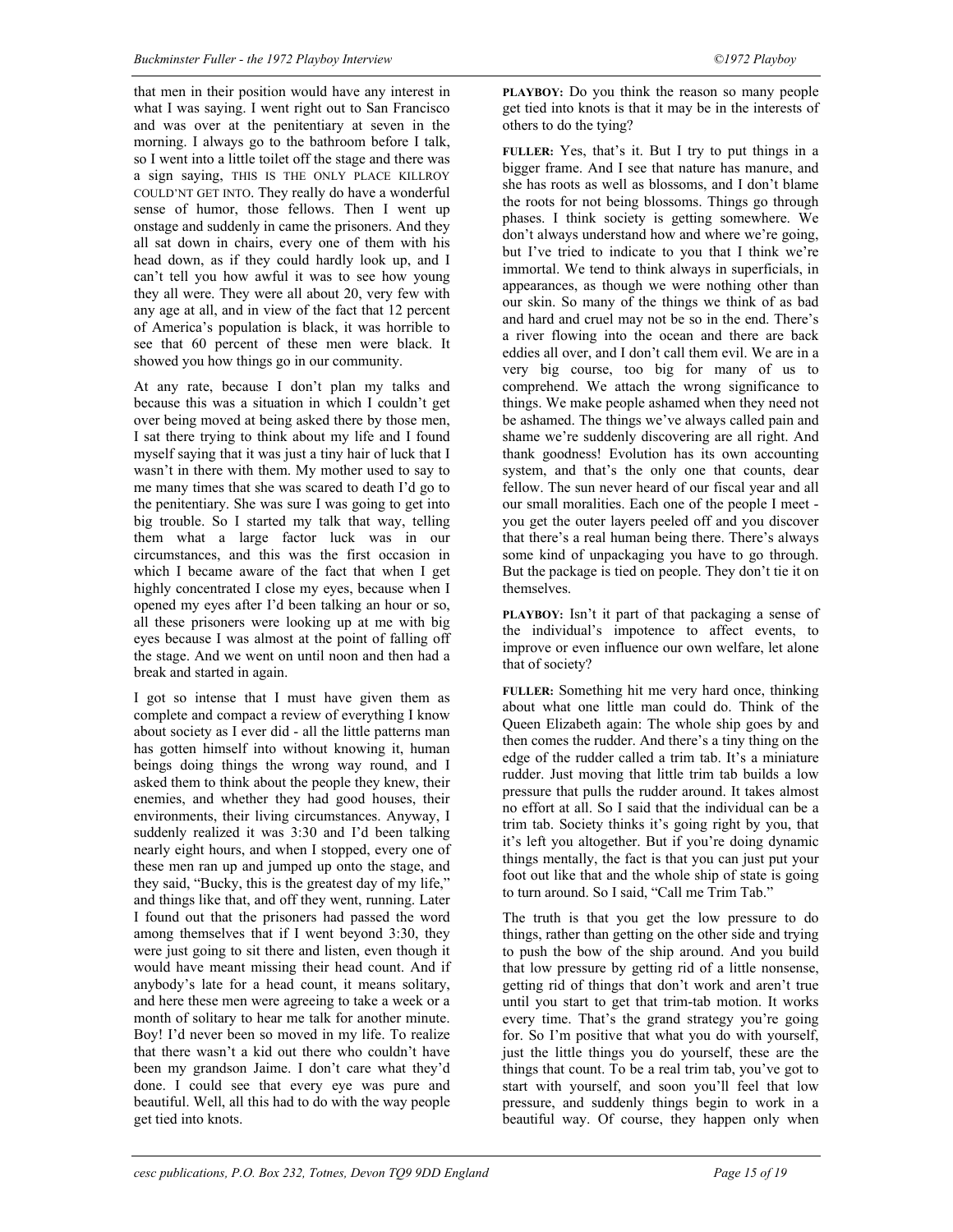you're dealing with really great integrity: You must be helping evolution.

**PLAYBOY:** If we can extend that idea to the life of nations, it would seem that those in accord with evolution would have an easier time of it. We're thinking of what you said earlier about China, recognizing the fundamental changes brought on by industrialization. If you'd call that helping evolution, as we think you would, then why has China behaved with such hostility toward the West?

**FULLER:** When nature wants to grow something delicate and important, she becomes stickly-prickly. She puts out thorns and things to keep other life away and allow this thing to grow. So China puts out her thorns, doing anything that could dismay outsiders and get them preoccupied with their own troubles and leave her alone while she devoted herself to total industrialization. These thorns, in the case of China which lacked the capacity to defend itself from nuclear attack - took the form of psycho-guerrilla warfare.

The psychological understanding of the Chinese is enormously deep. And they were able to see that they didn't want to waste any of their productivity on the kind of military power that would have had to fight off the rest of the world, so they decided to convince the rest of the world that it was full of error. They said: "The Americans are dumb, but they do have the atom bomb. And we cannot trust them not to use it, because the out party gets in and they revert and want to wipe out the great menace of China. So we must find every vulnerability they have, and with our great studious ability we will be able to do so." And they also observed: "Here is this wonderful young generation in America that has been looking at television and has developed a compassion for humanity and is highly idealistic. Very quickly we can exploit that compassion and make it impossible for America to make war."

Now, nobody in the history of man has as long a history as the Chinese and the Indians. They have fantastic continuity and they are inherently brilliant. Go back 2000 and 3000 years and you find a thinker like Lao-tse; the record is clear illustrating the brilliant, incisive, economical thinking that has gone on there. And they could see very clearly all the things I've been saying; they could see that America didn't know what she was doing in keeping right on with the old farm economics, the old failure-oriented economics.

In the meantime, China had Russia and the United States engaged in a war, or the illusion of a war, and not knowing how to disengage themselves. Both sides gladly would have disengaged long ago if they'd known how to do it. And China, in addition to Vietnam and Korea, probably promoted the Arab-Israeli trouble by bringing in the Palestinian guerrillas and not letting the leaders on both sides disengage, as the evidence suggests they otherwise might have done. The Chinese did every Mind you, I'm not being anti-China. The industrialization of China is the greatest undertaking of humanity ever, and when the Chinese come in with full industrialization in 1975, we'll see a major shift in attitudes; indeed, it's starting to happen already. The stickly-prickly skin falls away and there is the beautiful fruit inside. We have to remember that China has been looking out for nearly a quarter of humanity - 780,000,000 human beings of fantastic philosophical continuity and great historical significance. The Chinese are not bad people. They are simply determined to survive and, to do it, they were ready to sow dismay wherever they could. And that's just what they've done in this country.

**PLAYBOY:** Are you implying that crime and drugs and the youth revolt, for example - the principal subjects of dismay in this country at the moment have been exacerbated by the Chinese?

**FULLER:** I think every bit of it would have occurred even without their interference. Except for the large drug proliferation. I think there's no question that the drug part was very much the product of Chinese psycho-guerrilla warfare.

**PLAYBOY:** Isn't all of this sheer speculation on your part?

**FULLER:** Not at all. Of course, nothing would be more difficult to pin down. When you talk about brilliant psychological warfare, you're dealing in a complex kind of game. No individual is ever given the full picture of what's happening. So when I talk the way I do, it's from what I learned in the Navy and from being in positions where I got enough insight to be competent in what I say.

As for the youth revolt and the trouble in the universities, this owes itself to the fact that the educational system is completely inverted in this country. It starts with the past, and the past can't get you anywhere. And they've got everybody specialized. We've learned that all biological species that become extinct do so because of overspecialization. All the human tribes no longer with us become overspecialized, and we are on an extinction path for the same reason. Man is inherently comprehensive, and without across-the-board experience and knowledge, he has no way of finding those general principles. We are being barred from those fundamental insights by our system of education. Only the great money and power men profit from the interaction of intelligence while keeping everybody else in line with their divide-andconquer kind of specialization. It's a power structure. It's completely wrong. And not only is it wrong and inadequate, it works in reverse. It's designed to make men perish.

Psychological warfare particularly that of the Chinese, has called many of these things to our attention that might otherwise have gone undetected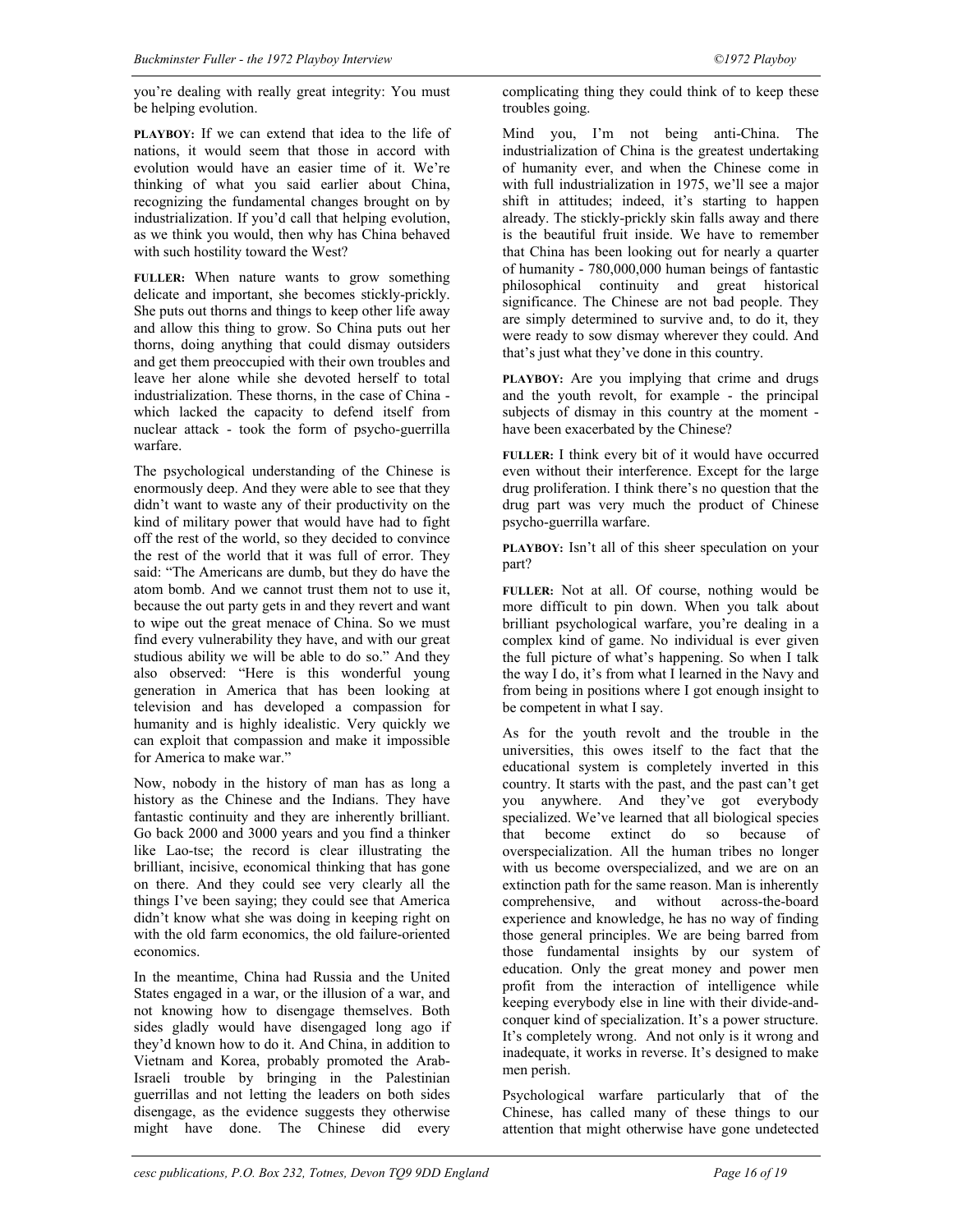for a few more years. Nature is doing some very important things with psychological warfare - in looking for weaknesses to which man is gradually forced to attend. When man doesn't advance consciously and competently, evolution forces him to do it by backing him into the future. And the drug thing could bring about an enormous amount of selfdiscovery by the young. As you get out of drugs, and you *can* get out of them, it can bring you a great deal of self-discovery. And when it comes, it gives you great strength. Man is born ignorant: He gets into things, he pulls out, he learns by trial and error. Now he's consciously and observably making vast mistakes and brinking himself into trouble. But by that means, he also brinks himself into constructive action.

**PLAYBOY:** Do you think the kind of psychological warfare you're talking about will stop after the Chinese become industrialized?

**FULLER:** There won't be this kind of thing going on. As I said, there is a noticeable softening right now, because we are well into the last five-year plan, and the stickly-prickly business is beginning to fall away. But up to 1975, the reactionary kind of thing could build up among people in America who are not thinking. It might break out into a horrible kind of civil warfare. I think man is in tremendous peril, and it could get to the point where the hawks really do get hold of the buttons and start pushing them, and then man might really let the big stuff go.

**PLAYBOY:** Are you seriously predicting civil war in the United States before 1975?

**FULLER:** I'm afraid the possibility is here. Yes, very much so. It's a matter of the ingenious but naïve world man being pushed to considerable pain. He has just pulled out from having been in pain and discomfort yesterday and, having had a little fun for a while, suddenly finds himself back in a mess. But I think if we can weather the next few years, by 1975, when China really begins to come in and for the first time in the history of man the majority of mankind finds itself a physical success here on earth, then it's going to be a different story. The industrialization of India will follow very rapidly, and then Latin America and Africa can come along within ten more years. Man could be comprehensively successful by 1985 with the kinds of accelerations that are going on now.

**PLAYBOY:** How do you expect industrialization to change the competitive urge that seems to rule the game of nations? Won't somebody always want to be top dog?

**FULLER:** If you see this happening in terms of nations, you won't follow what I'm saying. I don't think these changes will ever occur in terms of countries. The idea of countries was never anything more than a convenience to the great pirates, the men of power who wanted to divide and conquer. So they were happy to have everyone speak different languages and think they believed in different ideals. But after man brinks himself into the position where he finds the majority successful and well informed, he's going to see that he can't enjoy his success until everyone else is fixed up.

I'm not saying that political action won't be involved, but as always it will only trail after the real developmental changes that occur in the environment. So I see the mood of man simply demanding that the political parties on all sides yield in a direction that none of them ever thought of before. No one will be yielding to the other man's policy; they will be yielding to the computer, to the spontaneous demand of mankind that they start making sense in universe. And nobody will lose face doing it.

**PLAYBOY:** So you see this change occurring as recognition by all humanity that the time to grow has arrived?

**FULLER:** I know it can happen and I think it will. I'm afraid we'll probably go through a lot of misbehaving before the logical thing happens.

**PLAYBOY:** Isn't 1985 a very short timetable for the kind of fundamental historical change you foresee?

**FULLER:** 1975 is still a long way off, let alone 1985. When you get to 1975, you'll hardly be able to remember sitting here in 1971, it will seem so far back. It's a very strange thing, as things happen and changes occur, how quickly society says "Of course, that's obvious!" and "Oh, well, that's the way it always was." If you say to somebody, "I prognosticated that," they'll tell you that everybody knew it. That's very, very common. But the fact is that man is continually being surprised. He doesn't dream of the changes that come in his lifetime, but the minute they occur, he develops a marvelous ability to take them for granted.

When I was born, that's the year the automobile was born. And I was eight years old when the Wright brothers developed their first plane. At that time, of course, you could make a paper dart and throw it across the schoolroom, and we were all certain, every young kid, that man could make a flying machine. I'm sure I made 20 triplanes and had them gliding out the attic window, as many kids did, and our families all said, "Isn't that cute the way you play, Junior? But of course it's impossible to waste your life on these games."

From the first year after the Wright brothers, the American engineering societies were trying to prove it was a hoax. That's how surprised they were. Then, in 1927, I was wheeling my little daughter Allegra in her baby carriage in Chicago and a little airplane went overhead. And my little baby was lying there looking up at the airplane in the sky. It was still a very rare matter. That was the year Lindbergh flew the Atlantic. Then two years later, the first night airmail went out of Chicago in a cloth-covered biplane, and not until four years later did we have our first aluminum airplane. So there was a little airplane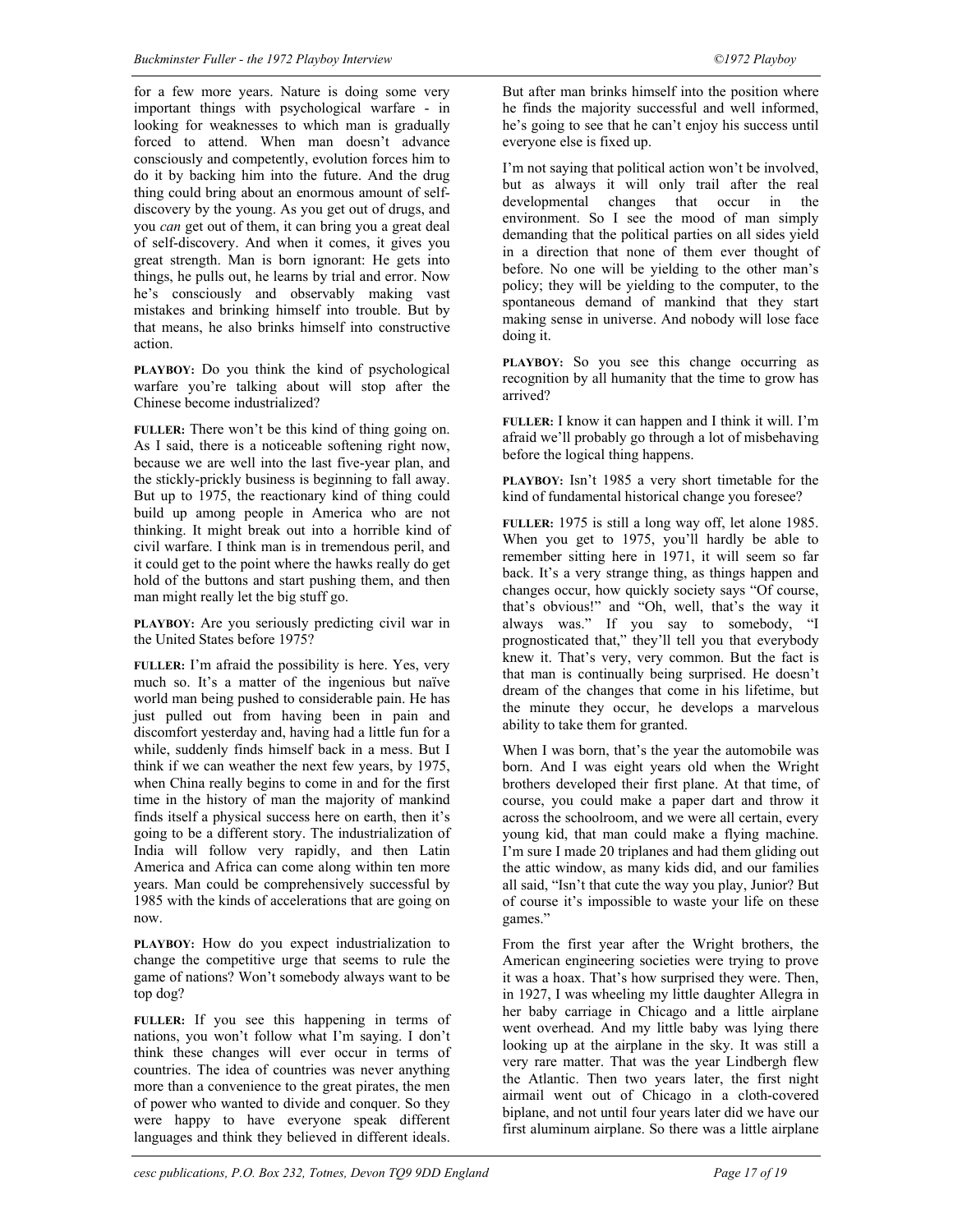in my daughter's sky, the sky she was born under. There wasn't one in my sky. I was still cranking the engine in my car in 1927. And I thought of engines as something you had to keep at and work on personally, and I didn't assume that the general run of society could make any use of them, because they were pretty unreliable.

But then my daughter Alexandra came along, and she happened to come home to an apartment in Riverdale, which was in the flight pattern of La Guardia, and she would lie in her cradle while several times a minute there'd be *raahhhhh* going over. And everybody tickled her under the chin and said "Airplane! Airplane!" She saw many thousands of airplanes before she ever saw a bird. What I'm saying is simply that what's in your world at the time you're born is what you call natural. You accept it and trust it and count on it. Now when you get on a jet, you look around and there are a couple hundred people being lifted into the air and only a few even bother to look out the window. The rest are reading or sleeping. Why? Because their confidence in that airplane and its controls is so absolute that it bores them to think about it.

Millions of children have been born since that moon thing, and by 1975 they will be pretty talkative and have a lot to say. They'll be different from you and me, much more spontaneous in their awareness of what our situation is here on Spaceship Earth. And the velocity with which information can get around, the proliferation of the communications satellites, the world-around distribution of information, all these things are happening very quickly and changing the fundamental relationships of one man with another. So because of these things, I see the new world of men coming on very, very rapidly.

It's all a question of hanging on through this period of peril, because once man reaches the point of the haves being in the majority, the mood of politics will change dramatically. So it's a question of encouraging man to be aware of his great potential and not throw away his chance for success. I can understand why there's such impatience with those who fear change and find themselves rooted in the old ways. But as I said before, for the young to expect older people to get their conditioned reflexes out of the system in a hurry is unreasonable. We're coming to success by virtue of all the people who have fallen in the fantastic continuity of sacrifice that has been made by humanity all down the line. The number of human beings who have perished and given themselves is just unbelievable, and I don't like to hear young people belittle what society has been through to bring it to where it is. It's been a hardfought battle, and we are close to where it can be won. But it could still be lost if the kids become too intemperate and too intolerant of the people around them - particularly the people close to them, people who really do love them and are in great pain about not being understood. There is a gap, or whatever you'd like to call it, and no wonder! It's an awfully

big jump we're talking about – a tremendous jump.. It's a circumstance tantamount to leaving the womb. But the fact that the umbilical cord is obsolete doesn't make it no good. Boy, it was great! All the umbilical cords of history, all the traditions, all the things we've come through are absolutely magnificent.

**PLAYBOY:** How can a young person accept your instructions to be patient when you've said that mankind is heading for extinction unless it changes course?

**FULLER:** The point is that racism, pollution and the rest of it are themselves very close to extinction. They're the products of illiteracy and ignorance, both of which are falling victim to the kind of evolution we're seeing. The racists are a dying group; they're dealing in something that's untrue. They're obsolete. I'm showing you something that can be beautifully documented. My map makes it perfectly clear that there's no such thing as race. I can show you how man differentiated himself by his movement and explorations, gradually being able to go farther and farther from the warmth of his origins, the ancient Mediterranean home of man, as he acquires the technology that could keep him from freezing. Finally he went so far that he has lost contact, he wandered off and formed a tribe. And since these tribes had no knowledge of one another, they were utterly closed off in their ignorance and fear. We're now talking about an entirely new picture where man is aware of his fellow man; there's no remote place on our earth anymore. I'm showing you a beautiful picture. And it can sweep people up very rapidly. I'm amazed at how rapidly people listening to me catch on to what I say. If it weren't true, I wouldn't be saying it.

**PLAYBOY:** We're not sure whether you're saying that the impatience of the young is something to be held in check. Do you consider revolutionary fervor and unrest a resource or a liability? It seems that a good game plan would include tapping that energy instead of trying to contain it.

**FULLER:** I couldn't be more interested in that resource. I know how negative it can be. But in my syntropic view, I like to see forces turned to account. But the essential question is how evolution is going to convey to the have-nots what it's up to in the most economical manner. I've visited the Third World a great deal, and I'm sure they understand industrialization better than most Americans, because they're still so close to nature that they can see wholes, while Americans have become so specialized that they have difficulty doing that. So I expect great understanding to come from that part of the world. I think Africa is going to surprise the world by becoming one of the most constructive forces we have ever had.

**PLAYBOY:** What keeps you traveling so much and talking so much if you're convinced that all these things are going to happen as part of evolution?